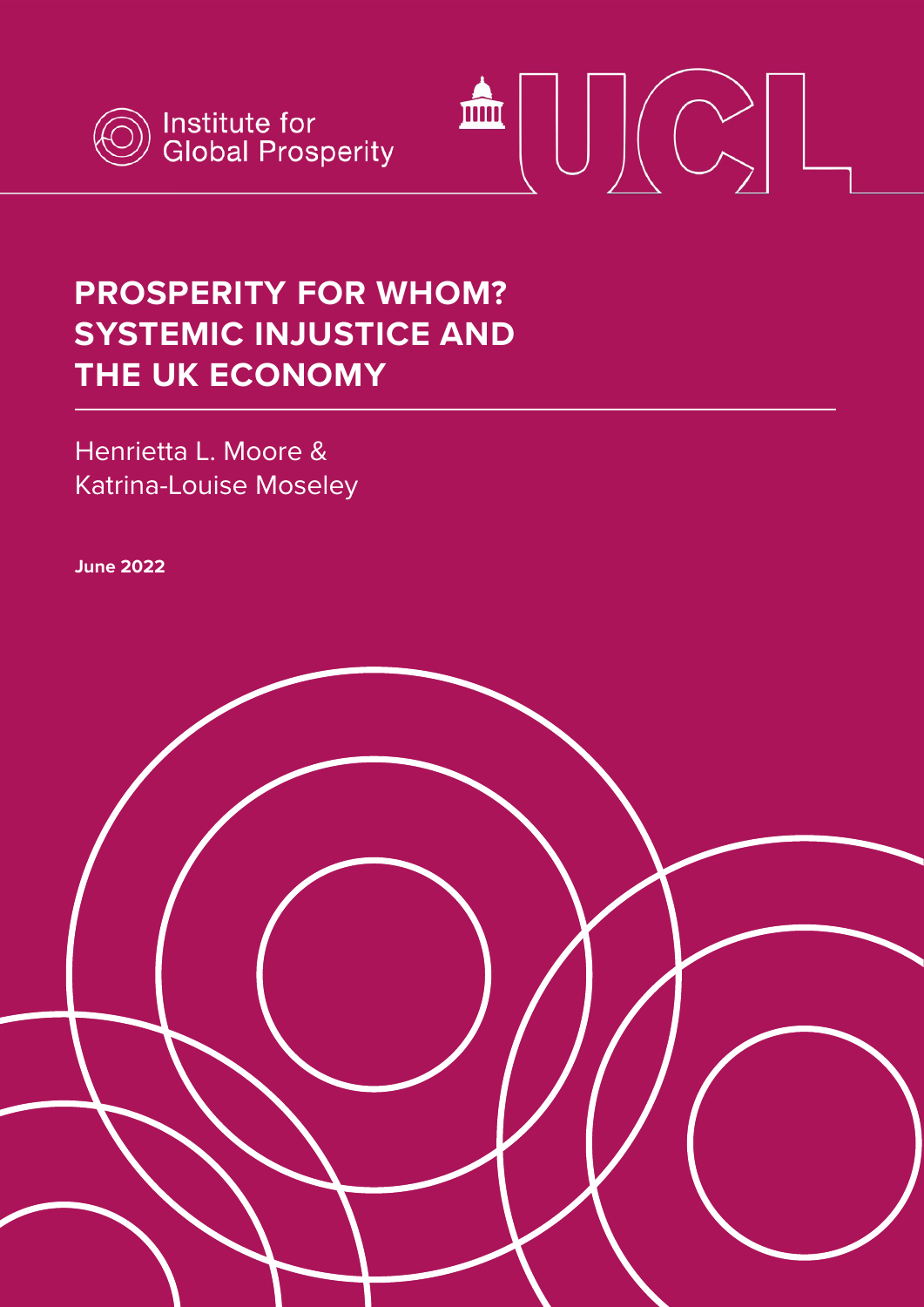

#### **About the IGP**

The IGP's vision is to help build a prosperous, sustainable, global future, underpinned by the principles of fairness and justice, and allied to a realistic, long-term vision of humanity's place in the world. The IGP undertakes pioneering research that seeks to dramatically improve the quality of life for this and future generations. Its strength lies in the way it allies intellectual creativity to effective collaboration and policy development. Of particular importance to the IGP's approach is the way in which it integrates non-academic expertise into its knowledge generation by engaging with decision-makers, business, civil society, and local communities.

For further information please contact: **igp@ucl.ac.uk**

**To be cited as**: Moore,H.L.; Moseley, K-L (2022) *Prosperity for whom? Systemic Injustice and the UK Economy.* UCL Institute for Global Prosperity: London, UK.

IBSN: 978-1-913041-22-9

DOI: [https://doi.org/10.14324/000.wp.10150493](https://discovery.ucl.ac.uk/id/eprint/10150493/)

#### **Abstract**

The UK cost of living crisis has thrown the government's Levelling Up agenda into sharper relief. With inflation at its highest rate in three decades – and with the effects of the pandemic still keenly felt in many communities – disparities are only set to widen over the coming months and years. This Working Paper draws on policy literature, historical research, and contemporary data to explore how persistent patterns of inequality have developed in the United Kingdom – and to demonstrate why holistic models of change are needed. Though policy makers rarely reach back into the past, preferring to look to a brighter, greener future, history helps us to consider how patterns of systemic injustice persist and shapeshift over time. Only by acknowledging historic trends and seeking radical alternatives to existing economic models can we attempt to design an inclusive vision of prosperity.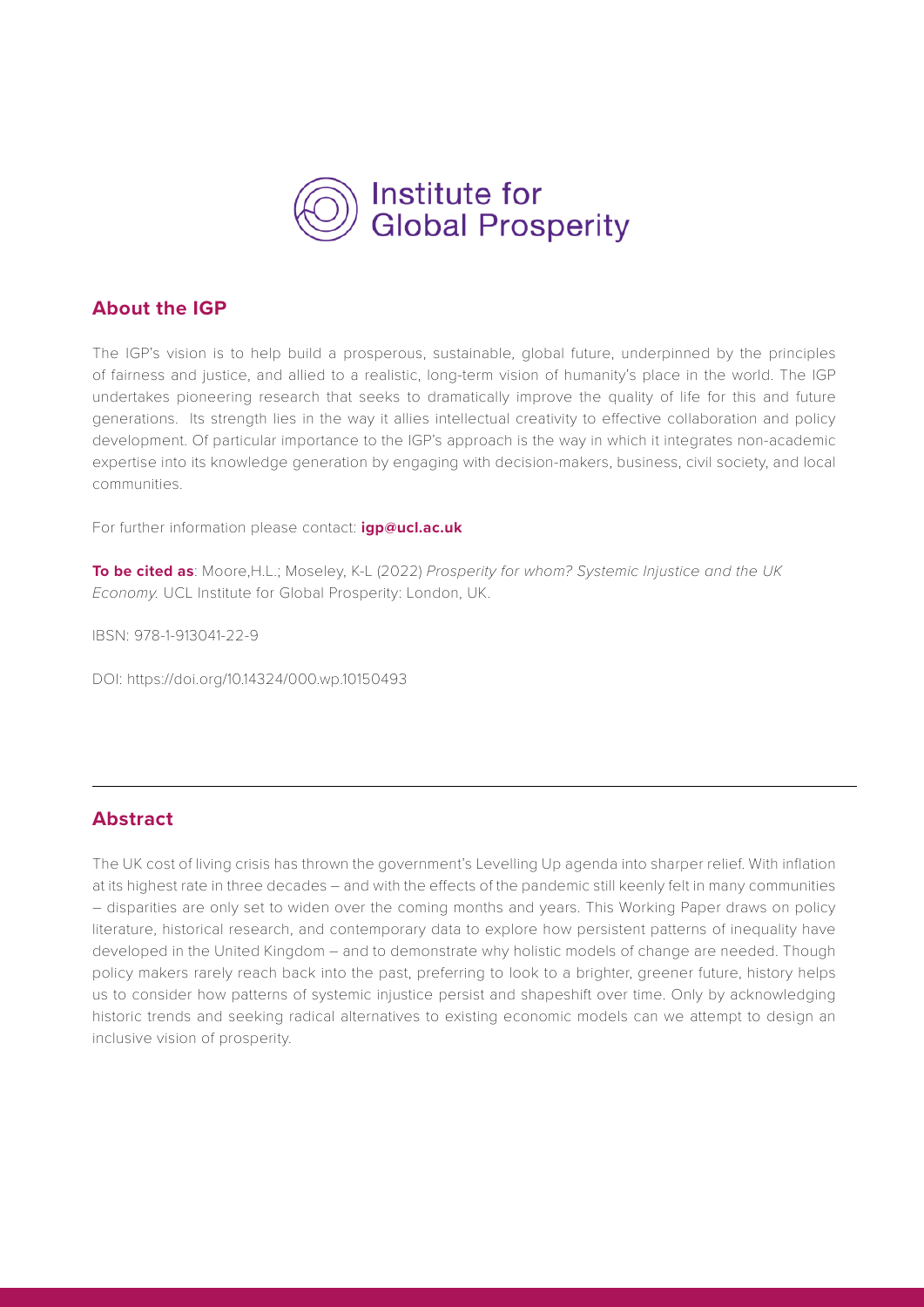# **CONTENTS**

| 5  |
|----|
| 7  |
| 9  |
| 12 |
| 15 |
| 17 |
| 19 |
| 21 |
| 22 |
|    |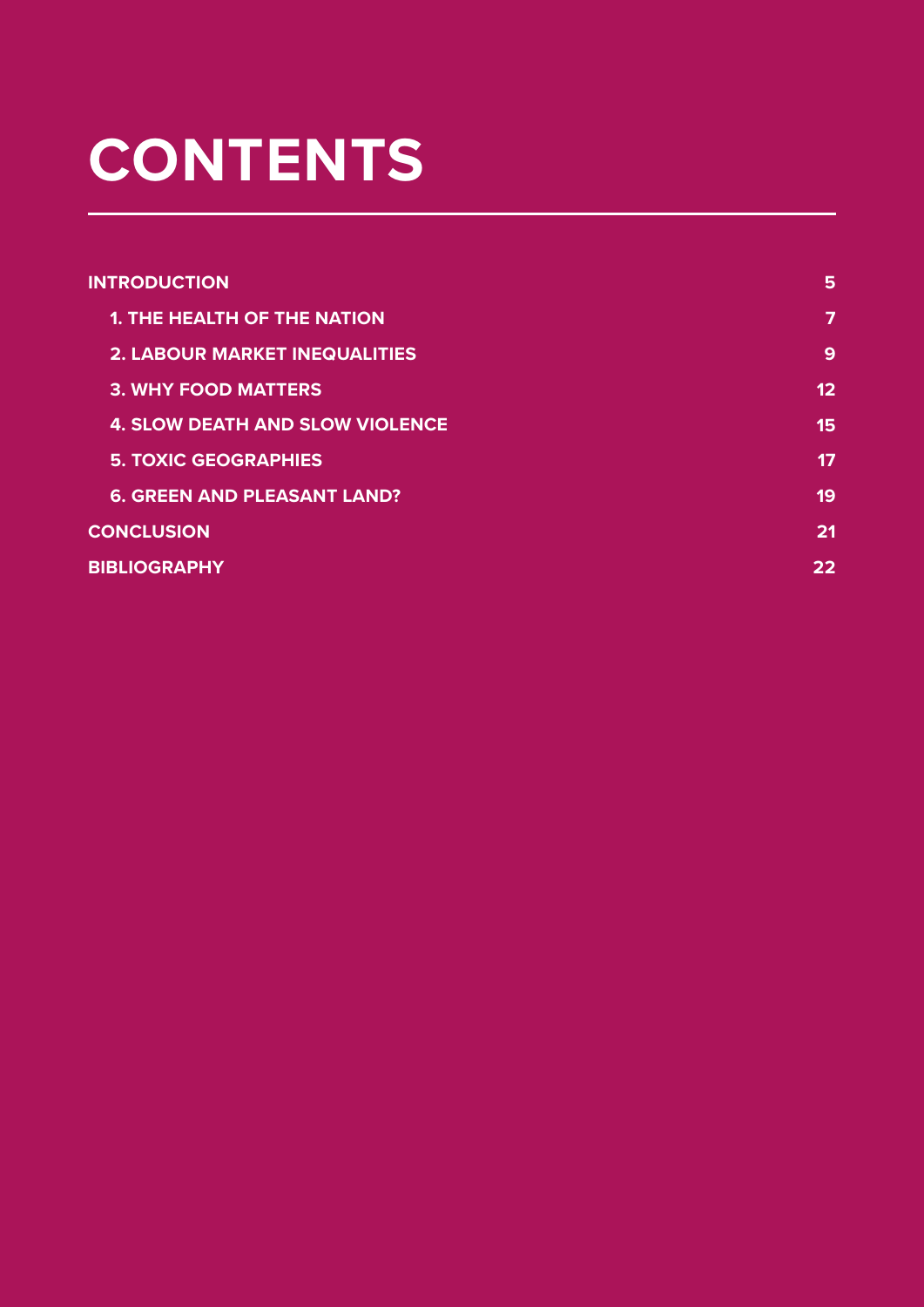### <span id="page-3-0"></span>**INTRODUCTION**

The UK cost of living crisis has thrown the government's Levelling Up agenda into sharper relief. The fall in real incomes is already having uneven effects across the income distribution, hitting low-income households the hardest. With inflation at its highest rate in three decades, and the value of benefits dwindling, the picture is only set to get worse over the coming months and years (Corlett and Try, 2022; FT, 2022). The long-awaited Levelling Up white paper (DLUHC, 2022) signals a welcome shift towards greater devolution and community empowerment. But critics doubt whether the emphasis on place-based inequality – a strategy that skims over the complex and intersectional issues present within neighbourhoods, households, and social groups – is sufficiently bold and transformative (Harris, 2022; Newman, 2021; Tomaney and Pike, 2020). As the pandemic has demonstrated all too clearly, British society is plagued by all kinds of structural inequalities, including those of ethnicity, race, and gender (Moore and Collins, 2020; Meghji and Niang, 2021). Against the backdrop of the war in Ukraine, and recent political scandals in the UK, transformative action is needed to restore faith in governments, strengthen democracy, and increase trust in institutions. This will entail putting social value before economic value; prioritising the views of the most marginalised groups in society; and paying attention to the hyper-local ways in which social and economic problems manifest.

In recent years, developments outside of politics have been empowering a movement for change. Books for general audiences have shone a light on the experiences of people of colour in the 21st century (e.g., Eddo-Lodge, 2017; Akala, 2018;

Saad, 2020), while television documentaries<sup>1</sup> and heritage initiatives $2$  have worked to underscore Britain's relationship to slavery, empire, and colonialism. Campaigns against structural racism gained momentum in the spring of 2020, when Breonna Taylor and George Floyd were murdered at the hands of white police officers in Kentucky and Minneapolis respectively. These high-profile events brought new supporters to the Black Lives Matter movement (2013–) and helped to shift the UK conversation away from a focus on the failures of the US towards systemic racism at home (Otele et al., 2021; Njaka, 2022)<sup>3</sup>. Protests broke out around the country, most notably in the city of Bristol, where demonstrators tore down a statue of the merchant Edward Colston (1636–1731), laying bare his links to the Atlantic Slave Trade. Through similar efforts to decolonise knowledge and public space, questions around history, culture, racism, and resistance are 'now being posed with greater urgency' (Fowler, 2020; for example: Meghji and Niang, 2021).

Other issues have been reflected and refracted through the prism of the pandemic, too. Hostile immigration policies (Lock, 2022)<sup>4</sup>, the climate emergency (Moore and Moreno, 2022); wealth disparities (Dibb et al., 2021); xenophobia (Gao and Sai, 2020); institutional misogyny (Halliday, 2022); gender-based violence (Johnson, 2022; Bradbury-Jones and Isham, 2020); child poverty (Adami and Dineen, 2021) – not to mention the crisis in adult social care (UN Women, 2021; Beford et al., 2022) – these are all issues that plague UK society in the 2020s, underlining the need for a new social contract (Shafik, 2021).

<sup>1</sup> E.g., 'Black and British: A Forgotten History' (2016). Directed by Naomi Austin and Shabnam Grewal. Written by David Olusoga. BBC Two, 9 November.

<sup>2</sup> See, for example, the National Trust's Colonial Countryside Project: <https://www.nationaltrust.org.uk/features/colonial-countryside-project> [accessed 18 May 2022].

<sup>3</sup> The UK government has been slow to acknowledge this conversation. See, for example, the Sewell Report on race and ethnic disparities (CRED, 2021), which was widely criticised for minimising the problem of systemic racism.

<sup>4</sup> The Nationality and Borders Bill (2022) is the most recent piece of legislation to compound migrant-status based inequalities. See: <https://bills.parliament.uk/bills/3023>[accessed 17 May 2022].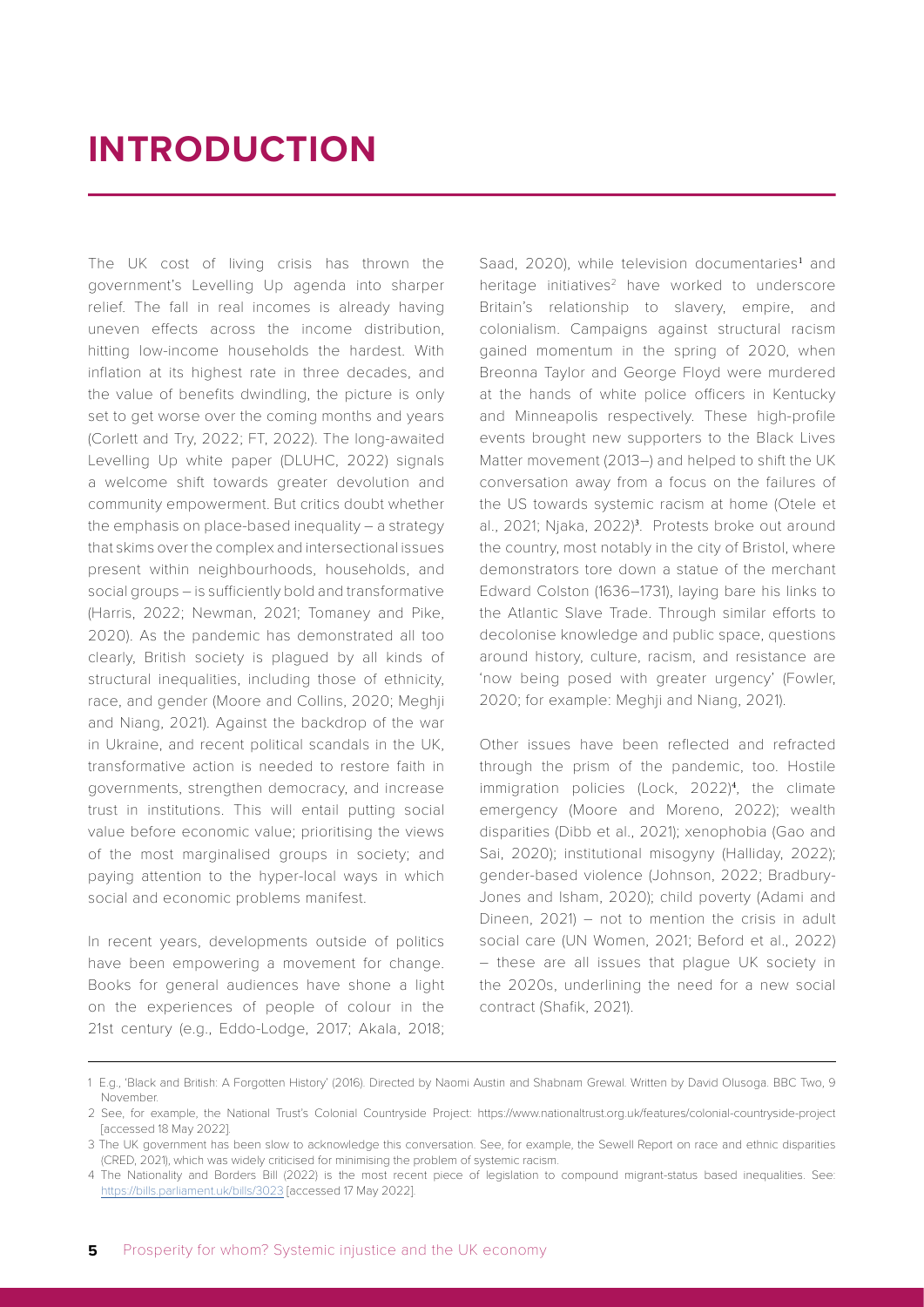Understanding how we got to where we are is crucial if we are to successfully re-design prosperity for the 21st Century. This IGP working paper weaves past and present case studies into a critical discussion of the UK economy and its baked-in, systemic inequities, arguing that 'Levelling Up' will not work against the backdrop of a shrinking social safety net and a new raft of neoliberal policies. Our arguments are fourfold.

- 1) Policymakers need to take a whole-systems approach to change, appreciating the ways in which different kinds of systemic injustice – racial, environmental, gendered, generational, and geographic – are interlinked.
- 2) We need to step outside the growth and development frameworks that have created systemic problems in the first place (Moore, 2015; Cassiers, 2015; Jackson, 2017; Hickel, 2020), with their particular commitment to unrevised notions of progress, efficiency and productivity<sup>5</sup>.
- 3) The past four centuries of economic growth have created spaces and places where some livelihoods are more precarious than others. Even within regions, social groups are often on very different pathways and trajectories, depending on intersectional inequities and historical experience.
- 4) The changes proposed in the UK Government Levelling Up White Paper do not depend on a deep critique of structural injustice; nor do they appreciate the hyperlocal ways in which problems manifest in certain areas. Levelling Up will continue to perpetuate dangerous forms of 'slow violence' (Nixon, 2011) unless the social security net is widened, and more radical changes adopted.

In what follows, we develop these arguments through a discussion of four problem areas: the health care system, the labour system, the food system, and the environmental crisis. We conclude with reference to some of the transformative work that is going on around the UK at the communitylevel, highlighting potential pathways to a more just and sustainable future.

<sup>5</sup> The ONS' 'Beyond GDP' initiative represents an important step in the right direction. Following on from the Environmental Audit Committee's Spring 2022 inquiry into 'Aligning the UK's economic goals with environmental sustainability', to which the IGP gave evidence, the government recently announced its plans to publish quarterly statistics on climate change, alongside quarterly estimates of GDP: <https://blog.ons.gov.uk/2022/05/12/looking-beyond-gdp-and-providing-insights-on-climate-change/>[accessed 17 May 2022]. However, the ONS has yet to release quarterly data on systemic inequality, and it is doubtful that measures of this kind will emerge under the current government.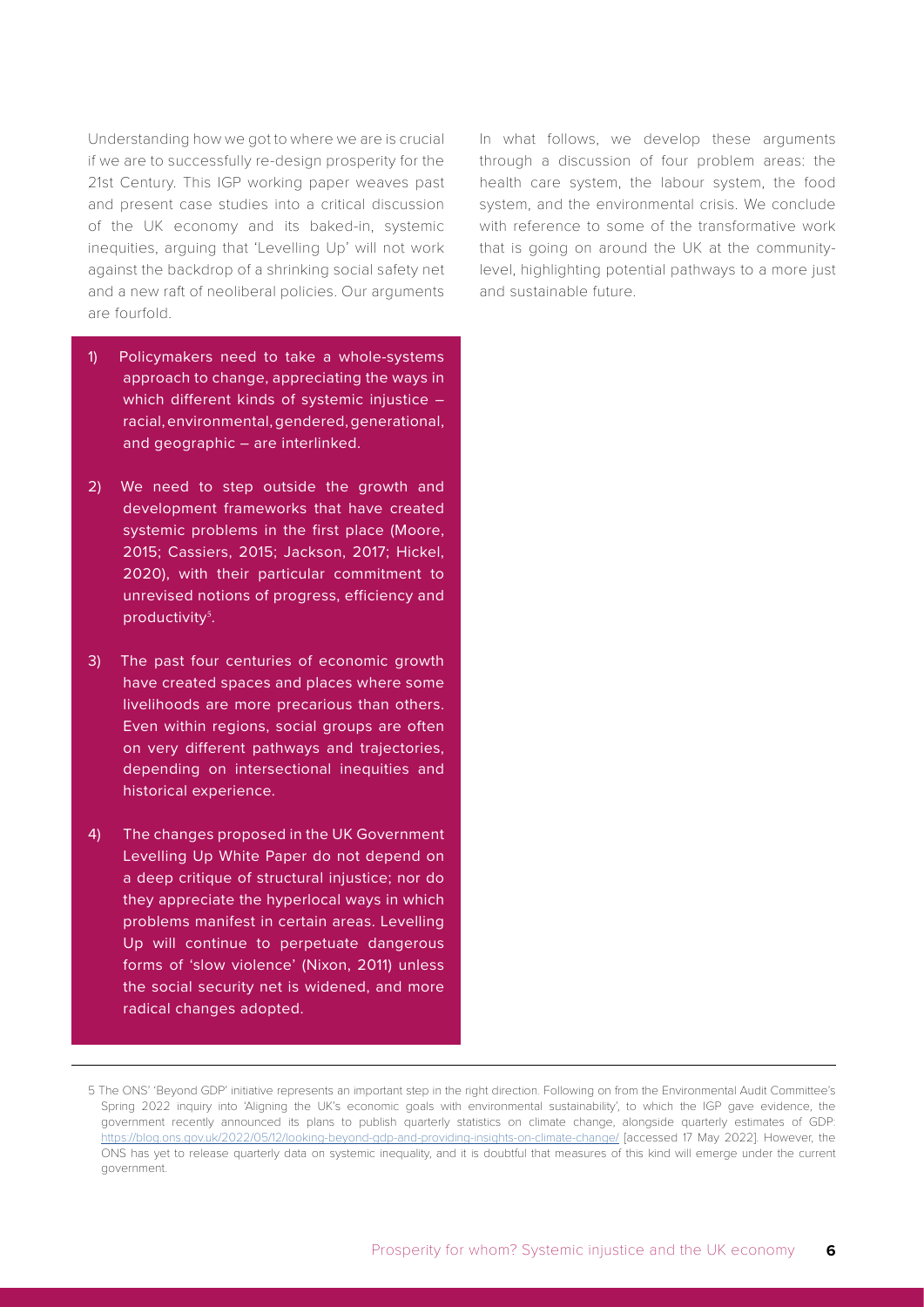### <span id="page-5-0"></span>**1. THE HEALTH OF THE NATION**

The Covid-19 pandemic has exposed 'systematic, avoidable and unfair' differences in health outcomes across the UK population and between different population groups (McCartney et al, 2019, p. 22; Marmot et al, 2020; Public Health Scotland, 2021). During the first wave of the pandemic (March–May 2020), the rate of death involving Covid was four times higher for Black Britons, three-and-a-half times higher for British Bangladeshis and Pakistanis, and two-and-a-half times higher for British Indians when compared to the White British population (ONS, 2021; Hooijer and King, 2021; Meghji and Niang, 2021). Mortality rates were also worst in the most deprived parts of the UK. By April 2021, 345 deaths had occurred for every 100,000 people in Blackburn and Darwen, compared to 68 deaths per 100,000 people in South Cambridgeshire, leading the All-Parliamentary Group for Longevity to calculate that, if the most deprived parts of the UK had the same health record as the most affluent parts of the UK, 40,000 fewer people would have died from Covid across Britain (APPGL, 2021, p. 4).

The UK is not distinct in this respect. Countries across the Global North have recorded high rates of Covid infection among minority ethnic groups, demonstrating just how enmeshed health inequalities are in broader social and economic power structures (Hooijer and King, 2021). In the UK, as elsewhere, the pandemic has exacerbated hospital and GP waiting times (BMA, 2022). And yet, waiting times are longest in areas of high deprivation: places where austerity cuts over the past decade have hit primary and secondary care services the hardest (Holmes and Jeffries, 2021). In the lead up to the crisis, the NHS was already under strain, with record numbers of patients turning to crowd-funding websites to pay for their own private medical care (Burn-Murdoch, 2022). And this pattern is set to continue, with 6.1 million people currently categorised as waiting for NHS treatment in England (BMA, 2022)<sup>6</sup>.

#### **"The NHS has long prided itself on being open and cosmopolitan, but we should not mistake ethnic diversity for racial equality"**

Long before terms like 'lockdown' and 'social distancing' entered public discourse, these inequalities were evident in population health trends (DHSS, 1980; Department of Health, 1998; Marmot et al., 2010). Research from the past ten years confirms that people from ethnic minority backgrounds are more likely to suffer from a wide range of serious health problems, including kidney failure, stroke, and diabetes (Kidney Research UK, 2021; Fazil, 2018; Gulli et al., 2016). While some of these trends can be linked to high rates of deprivation among 'BAME'<sup>7</sup> communities (rates that are themselves deeply problematic and evidence of systemic racism) we must also consider the role that overt prejudice plays (TIDES, 2022). In Britain today, Black women are over four times more likely to die in pregnancy and childbirth than white women, raising important questions about unconscious bias in the healthcare system and the silencing of particular patient voices (MBBRACE-UK, 2021; Meghji and Niang, 2021, pp. 135-6). Everyday experiences of racism breed mistrust and suspicion in state authorities. Meanwhile, histories of state

<sup>6</sup> Figures recorded February 2022.

<sup>7</sup> We include the acronym 'BAME' in inverted commas to draw attention to the contested nature of this term. Although it is still common practice for some organisations to refer 'Black, Asian and Minority Ethnic' groups, many public bodies and institutions, including the UK government, are now acknowledging the problematics of this acronym: a reductive term that has its roots in colonial othering practices. As Chinelo L. Njaka (2022) observes, 'BAME represents an obvious fiction of unity, whereby the heterogeneity and specificities of the various groups are hidden under the broad generalisation that they are not part of the White majority ethnic group'. (p. 11)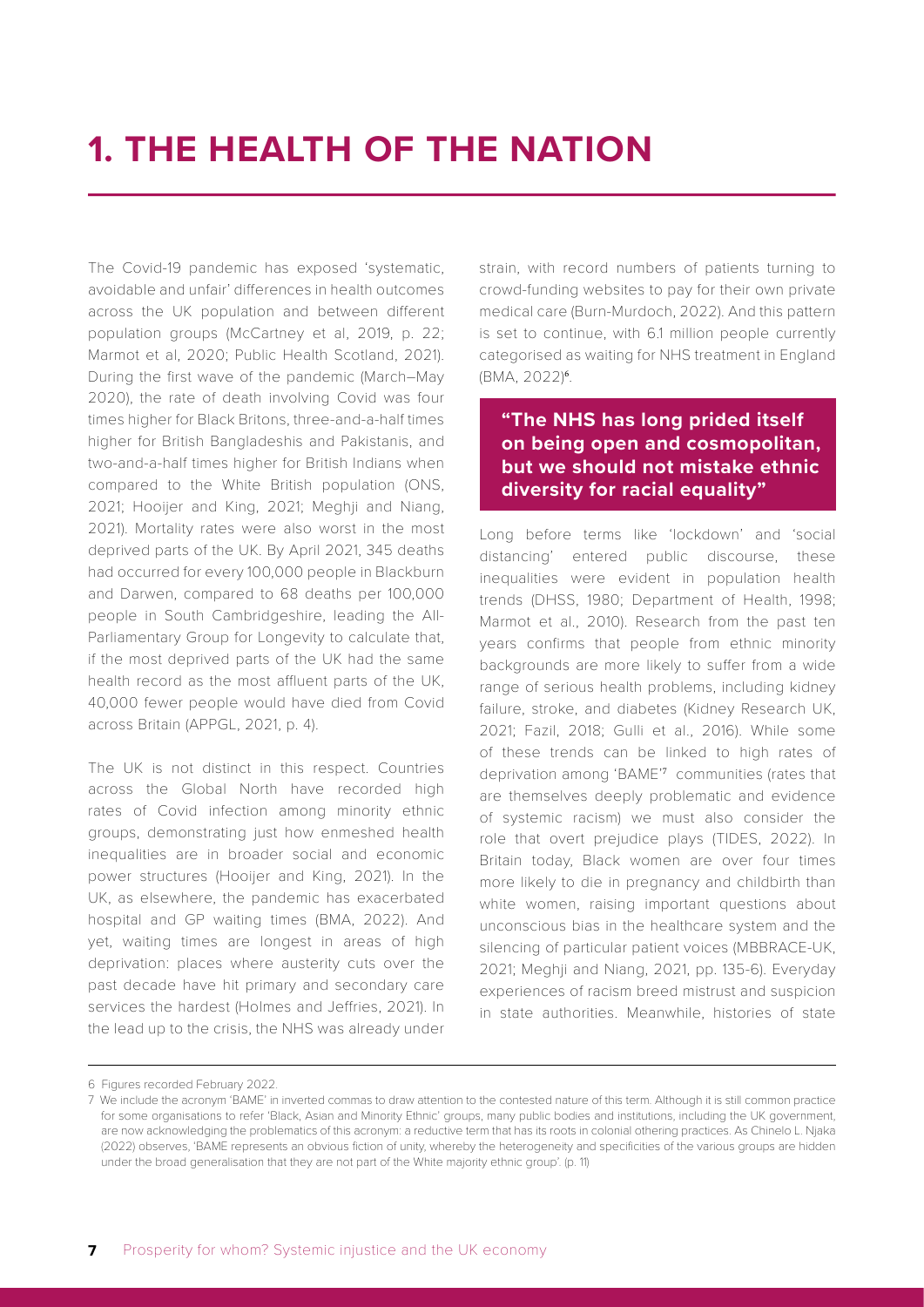violence and medical discrimination leave an imprint on collective consciousness, contributing to health trends like vaccine hesitancy (Woodhead et al., 2021; Millward, 2021 Bivins, 2007). Some ethnic minority groups were slower to come forward for the Covid-19 vaccine, mirroring childhood immunisation patterns, and patterns of uptake for the influenza vaccine among pregnant women (Forster et al., 2017; NHS England and NHS Improvement South East, 2021; Walker et al., 2021).

The UK health system is not serving ethnic minority communities as fully as it could. And yet, ethnic minority communities are serving it – and have been doing for decades. When the NHS opened its doors in the late 1940s, it was quickly overwhelmed by the post-war labour shortage, prompting the government to look overseas for new recruits. In the 1950s, much of this supplementary labour came from former and existing colonies in the Caribbean, where the NHS led specific recruitment drives to source hospital auxiliary staff, trainee nurses, and domestic workers (Snow and Jones, 2011). Similar schemes were led by London Transport and British Rail to address shortages in the transport sector. By the late 1970s, foreign recruits made up over 10% of student nurses and midwives in Britain; two-thirds of these individuals came from the Caribbean, many from Jamaica. (Snow and Jones, 2011) Simultaneously, as white British doctors set their own sights overseas in this period – to higher wages and new life opportunities in North America and Australia – the NHS found itself under increasing pressure to recruit trained professionals from abroad. Between the 1960s and the 1980s, growing numbers of doctors migrated from South Asia to England to start or continue their medical careers – patterns that are still observed today (Bivins, 2019).

The NHS has long prided itself on being open and cosmopolitan, but we should not mistake ethnic diversity for racial equality. Structural injustices remain in the UK healthcare system, reflected in the fact that over 90% of 'very senior' managerial roles across NHS trusts and clinical commissioning groups are occupied by white people. (NHS Digital Stats for England, 2021). Individuals from Black ethnic backgrounds are underrepresented among GPs and consultants, and although doctors are statistically most likely to belong to Chinese or Asian ethnic groups, White doctors are most likely to be in the highest paid positions (Milner et al., 2020). Tellingly, although 20% of UK nurses and midwives are people of colour, there were just eight Directors of Nursing from 'BAME' backgrounds (just 3.4%) in 2019 (Bivins, 2019).

At the same time, people of colour are overrepresented in lower-status areas of medicine, particularly roles involving mental health work, care of the elderly, and care of the chronically ill (TUC, 2016; Snow and Jones, 2011). Since UKtrained doctors tended to gravitate away from these jobs in the middle of the twentieth century – towards other specialisms or to other countries entirely – migrant workers stepped in to fill the gaps in NHS provisioning. As the historian Julian Simpson (2014) summarises, 'Migrant doctors have tended to be disproportionately represented in junior roles, unpopular geographical areas, less prestigious fields of medicine, and positions involving unsociable hours. They have not simply complemented the medical workforce and been seamlessly integrated into the body of doctors working in the NHS. They have taken on roles that are shunned by many local medics' (History and Policy website, unpaginated). As the sound of clapping rang out across the nation in the spring of 2020, these important conversations about structural injustice were mostly lost in the noise.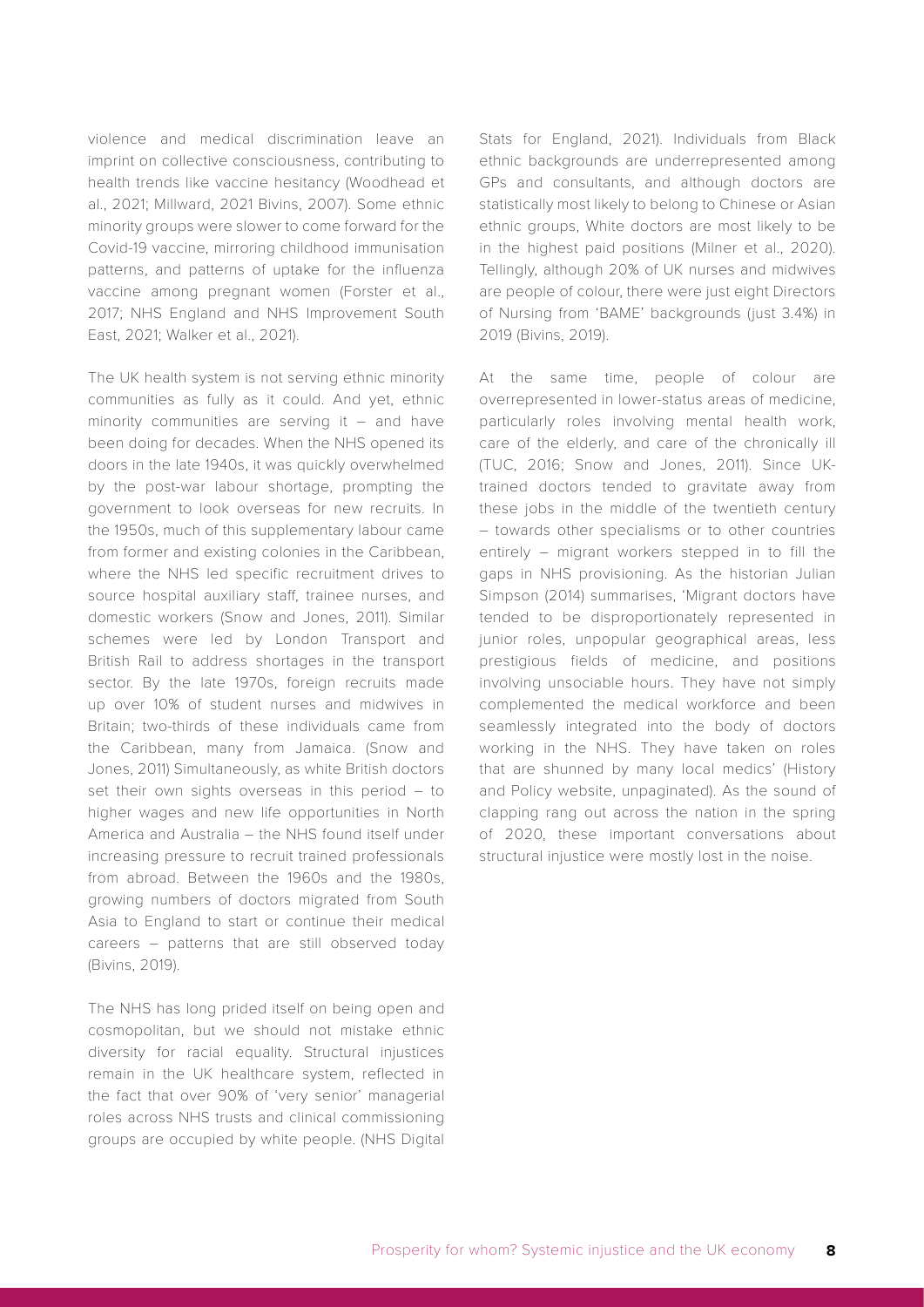<span id="page-7-0"></span>The healthcare system was not the only UK system to be affected by the Covid-19 pandemic.The UK labour market, too, has faced significant challenges in recent years, first with the impact of Brexit, then with the UK national lockdowns and associated furlough schemes, which transformed UK spending behaviour in 2020–2021 and dealt out unforeseen shocks to certain sectors. While some of these trends are likely to prove short-term in their effects, the UK is also experiencing a long-term trend towards rising labour precarity, one seen throughout OECD countries since the financial crisis of 2008 (Shafik, 2021). With rising levels of part-time work and selfemployment, and growing numbers of zero hours contracts, work in the 21st century 'gig economy' is increasingly synonymous with precarity.

Although differences of definition make it difficult to pin down precise numbers, estimates suggest that over half of UK gig workers are also in permanent employment. For many, gig work is not a lifestyle choice, but a way of supplementing an existing income and guarding against the rising cost of living (Taylor et al., 2017, p. 25; Balaram et al., 2017; Adams-Prassl et al., 2021). The growth in low-quality work is another issue, with many workers driven into underemployment through flexible contracts, or overqualified for the jobs that they are undertaking. Commentators acknowledge the benefits of flexible working, and insist that gig work is here to stay, simply requiring better regulation (Taylor et al., 2017). But at what cost for employment rights and the fiscal social contract more broadly? As society continues to age, growing increasingly reliant on overstretched care workers (Bedford et al., 2022), we ignore the issue of precarious work at our peril.

While digital platforms like Uber and Deliveroo have shone a light on the gig economy, workforce casualisation has a much longer economic history. In the late nineteenth and early twentieth centuries, social investigators were exercised by the problem of precarity. Through their research

and activism, individuals like Seebohm Rowntree and Eleanor Rathbone, together with organisations like the Fabian Society, fought hard to highlight the issue of in-work poverty, canvassing against low wages and casual labour in seasonal trades such as dock work (Whiteside, 2017). It is noteworthy that low wages and flexible contracts are today concentrated in supersized, global firms that site their UK warehouses in parts of the country hit hardest by deindustrialisation. ASOS' main UK warehouse, open all hours due to intense shift work patterns, is in the former coal-mining town of Grimethorpe in Barnsley, while Amazon's largest UK site is in the port town of Tilbury in Essex – an area where unemployment persists following the decline of dock work in the 1970s (Spary and Silver, 2016; El-Sahli and Upward, 2017). In these and other ways, pockets of deprivation have persisted in the UK, intertwined with extractive forms of capitalism throughout the past two hundred years.

And yet, despite these strong historical precedents, our on-demand lifestyles have also created distinctly modern problems. Large online retailers operate tight production schedules to ensure quick delivery turnarounds, often using zero-hours contracts to manage flexible demand. As undercover reports confirm, these arrangements can foster exploitative relationships in which 'pickers' and 'packers' are treated like disposable commodities. Shifts can be cancelled at any time, often when agency workers are already on site, having paid for public transport. One noteworthy investigation into the clothing company, Sports Direct (Goodley and Ashby, 2015) found that the firm practised a 'three strikes then fired' policy for offences such as gum chewing, while a follow-up investigation in 2020 (Goodley) observed that the company prohibits workers from leaving the premises during their unpaid lunch breaks in a clear breach of employment law. The same firm was found to operate degrading security measures throughout the working day and to dock worker pay for even a few minutes' lateness. Since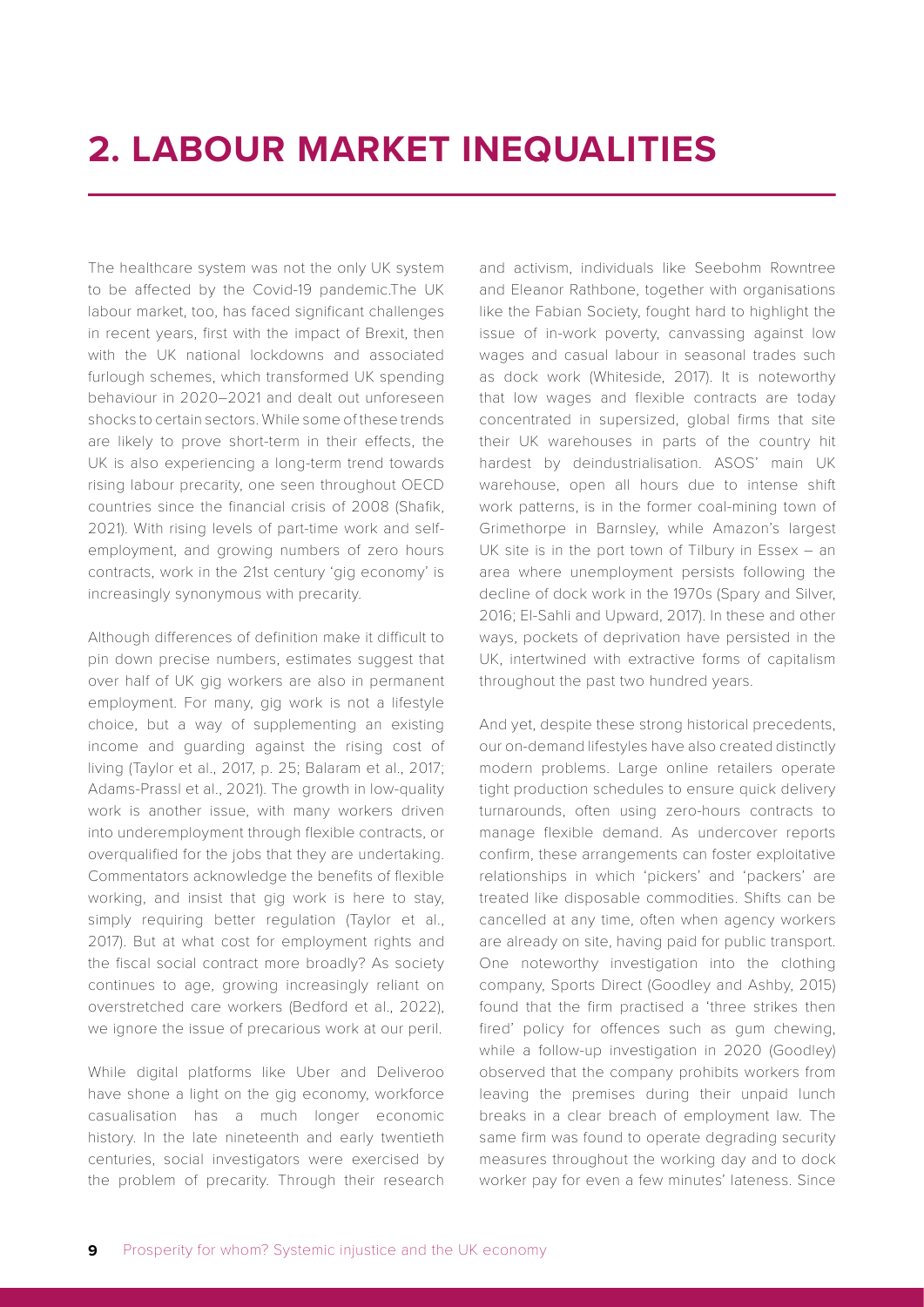many warehouse workers are classified as selfemployed, they have no entitlement to sick pay or holiday pay, and face having their assignments terminated when unwell or caring for relatives (Spary and Silver, 2016).

**''The past four centuries of economic growth have created spaces and places where some livelihoods are more precarious than others… ASOS' largest UK warehouse is in the former coalmining town of Grimethorpe in Barnsley, while Amazon's main UK site is in the port town of Tilbury in Essex – an area where unemployment persists following the decline of dock work in the 1970s''**

Although Sports Direct's largest warehouse is also situated in a former English coal mining town, like many large-scale, low-paying firms, it relies heavily on cheap migrant labour from Eastern Europe. Migrant workers and workers from (certain) ethnic minority groups are among the groups most likely to experience precarity in the UK labour market (Pósch et al., 2020). Moreover, whilst the relationship between precarious work and exploitation is not a linear one, precarious workers 'are likely to be at high risk of experiencing labour market noncompliance […] appear[ing] rarely to report, or seek justice, when faced with [such treatment]' (Ibid., p. ii). These patterns of injustice mirror broader structural inequalities in the labour market. According to a study by the Trades Union Congress, one in eight Black workers were in insecure work in 2016, compared to a national average of one in seventeen and an average of one in twenty for white workers (TUC, 2016). In the same year, the employment rate for white workers was 76%, but as low as 64% for minority ethnic workers, and 54% for Pakistani and Bangladeshi workers specifically (TUC, 2016). As several research studies have

observed, Pakistani and Bangladeshi workers are the most disadvantaged ethnic group in the UK labour market, with observed knock-on effects for rates of child poverty in Pakistani and Bangladeshi households (Khan, 2020; Parker, 2021)<sup>8</sup>.

These racial inequalities are profoundly disturbing, but also historically unsurprising. UK migration systems, rooted in histories of colonialism, racism, and xenophobia, have long coerced certain groups of workers into low-waged, casualised, and demeaning forms of labour, as James Vernon's recent work (2021) on the history of Heathrow Airport demonstrates clearly. For Vernon, Heathrow shines particularly stark light on the tensions between British immigration policies and British labour market policies in the decades following the Second World War. When the Commonwealth Immigrants Act was passed in 1962, eroding the foundations of the 1948 British Nationality Act, Commonwealth Citizens found themselves corralled into separate airport queues, where they were often subject to racial abuse from immigration officers, even when in possession of a British passport (p. 235). Many Commonwealth Citizens were denied entry to the UK in this period, reflecting what the author defines as an 'increasingly… racialized security state' (p. 217). Though Bangladesh joined the Commonwealth in 1977, 1 in 30 migrants from Bangladesh were refused entry to the UK in 1977, compared to 1 in nearly 6000 from Canada (p. 227). And yet, notes Vernon, 'those who ended up working in the most precarious outsourced jobs at the airport were very often the Commonwealth citizens, mostly women of colour, whom the immigration system had been designed to exclude' (p. 217). Whilst repudiating non-white citizens on the one hand, the airport benefitted from the racialised segmentation of the labour market on the other, employing disproportionate numbers of ethnic minority workers in low-paid, low-skilled, and insecure jobs like cleaning and catering (Ibid).

Considered in broader perspective, Heathrow reminds us that specific sectors of the UK economy – like catering – are intertwined with histories of racial

<sup>8</sup> Despite high rates of child poverty in minority ethnic households, UK anti-poverty campaigns have often shied away from acknowledging racism in their marketing campaigns. As Alexandra Wanjiku Kelbert observes, Save the Children UK's 2012 campaign employed images of mostly white children to drum home the message that child poverty 'shouldn't happen here'. (Kelbert, 2022).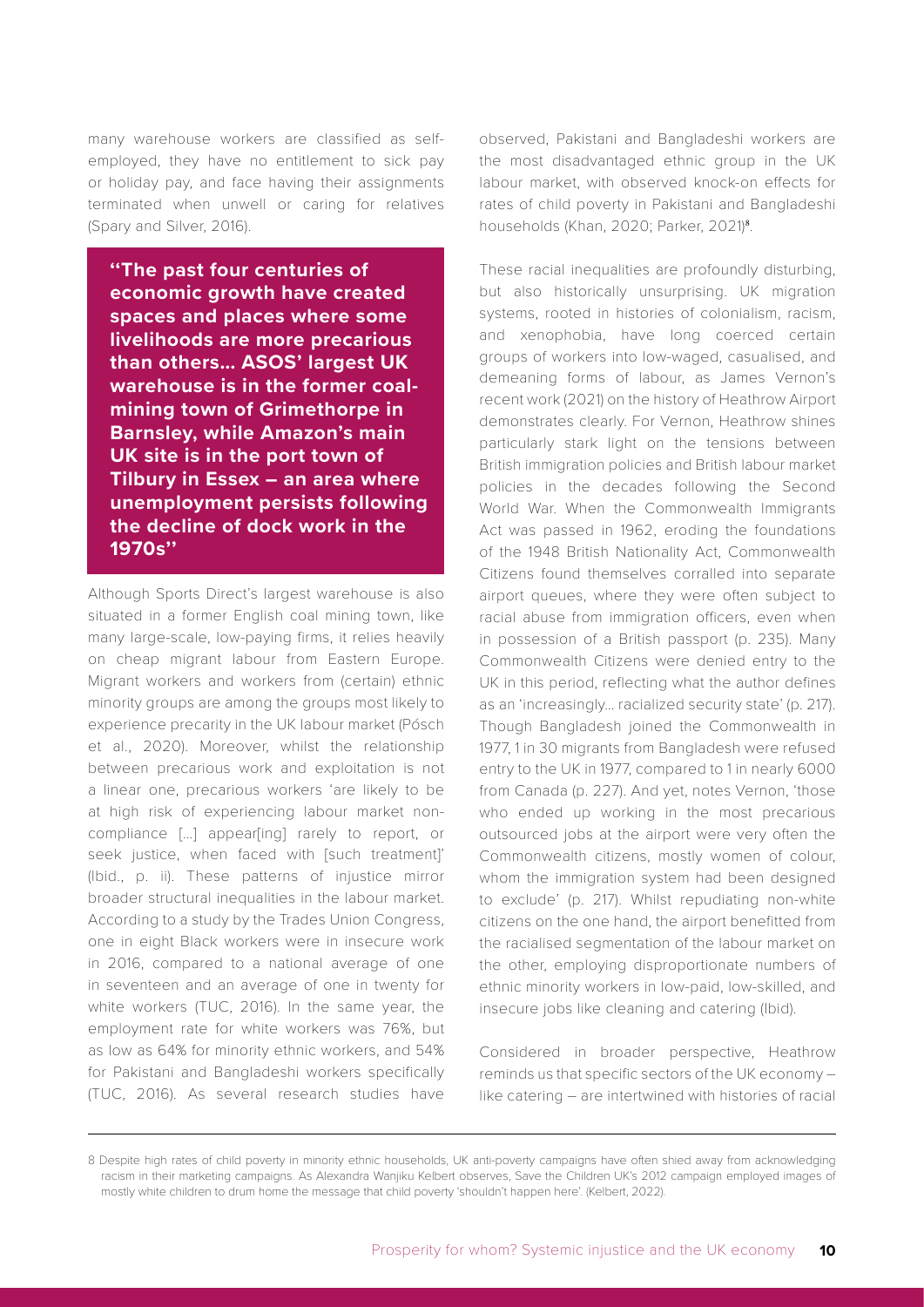capitalism. The fast-food sector was expanding in the post-war decades, creating a sudden demand for cheap, flexible labour in the food industry. The work permit system sought to address this in the 1960s, by creating opportunities for workers from China, Hong Kong, and the Indian subcontinent to enter the UK job market as cooks and waiters in the ethnic food industry. Yet rather than providing livelihood security, work permits placed limits on migrant workers, channelling them into the fragile, informal economy and restricting their opportunities for economic self-determination (Baxter and Raw, 1988). A case study of the Chinese catering sector (Ibid.) reveals that workers were often locked into patterns of overwork and exploitation due to tied accommodation agreements. Moreover, the permit system reproduced British gender norms, categorising men as workers and women as dependents, and overlooking Chinese women's important contributions to family economies. (Baxter and Raw, 1988). These factors made it exceptionally difficult for East Asian workers to break into the formal economy or to become socially mobile in the post-war decades, even as they plugged an important gap in British labour supply.

In the 21st century, our food system is still heavily reliant on the outsourcing of low-paid, low-skilled, and precarious jobs to migrant workers (Coulson and Milbourne, 2021). International food manufacturing firms exercise disproportionate control over the British food industry, and their rise to prominence over the last three decades has caused independent food retailers and manufacturers to decline in number (Lever and Milbourne, 2017). Just as nursing jobs in the healthcare sector were unappealing to the UK workforce in the 1950s, so too are lowpaid jobs in the agri-food sector unappealing to the UK workforce today. Following expansions to the EU in 2004 and 2007, migrants from Central and Eastern Europe have increasingly stepped in to fill British labour shortages, undertaking jobs in slaughterhouses and meat processing plants that are 'widely recognised to be dirty, dangerous, demanding and unattractive to UK workers' (Ibid., p. 307).

Lever and Milbourne's study of migrant workers in the meat processing sector in Wales (2017) found that arrangements of this kind reinforce patterns of social segregation. Not only are migrant workers spatially dislocated from the communities in which they are based – 'located "out of sight and out of mind" [on] bland industrial parks' – but they are also often informally segregated to improve production efficiency: Portuguese-speaking workers on one production line, Polish-speaking workers on another. 'In many places', note the researchers, 'the position of migrants as outsiders is maintained by the use of contracts that are often referred to as 'unlimited' or 'open ended', but which in reality… represent 'zero hours' contracts that lack any agreed allocation of working hours' (p. 314). Once again, these arrangements prioritise profits over secure livelihoods, making it difficult for migrant workers to acquire the human capital skills needed to flourish in the labour market more widely (p. 311).

As demonstrated in the next section through an extended discussion of the UK food system, precarious contracts are just one of the many problems associated with the ways in which we produce and consume food as a society.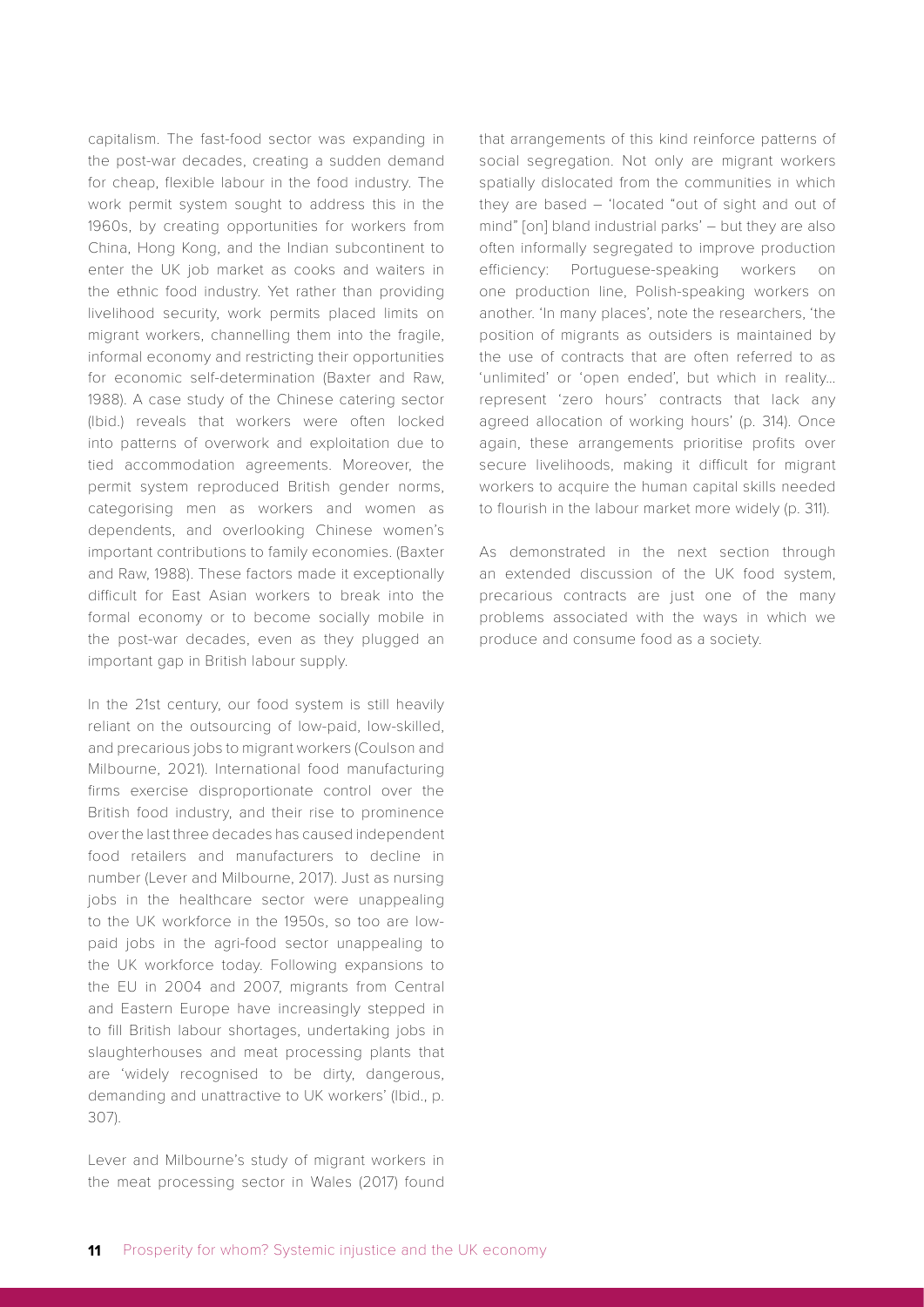### <span id="page-10-0"></span>**3. WHY FOOD MATTERS**

Workers in slaughterhouses and meat packing plants found themselves particularly vulnerable to Covid-19 when it swept through the United Kingdom in the spring of 2020. Environmental factors (low temperatures/ high humidity levels) made meat plants especially favourable sites for transmission. But unsafe working conditions were also contributing factors. As the BMJ was quick to observe, 'insecure poorly paid employment…. long hours and coercive contracts; a reliance on migrant workers housed in inadequate overcrowded accommodation […] and limited or non-existent hygiene measures' all gave the virus the upper hand in the meat industry (Middleton et al., 2020, p. 1). Unsurprisingly, given the rise in precarious work across Western nations, similar outbreaks were seen in meat packing plants in Germany, Portugal, and the United States within the same timeframe (Ibid.).

Places that rear, kill, cut, and process animals have long been sites of public health concern (Hardy, 2014). In order to understand why vast meatpacking plants exist at all, we need to understand the ways in which eating habits were changing in Britain in the middle of the twentieth century: a time when wages were increasing, the social security net was expanding, and livelihoods were growing more secure. These changes in the cost-of-living brought meat products within reach for working populations at precisely the same time that intensive farming methods were diminishing costs on the production side. Mirroring specialised breeding programmes in the United States, UK farmers began rearing broiler chickens at scale in the 1950s, cramming 'large flocks [of birds] inside ever larger sheds' to benefit from economies of scale (Godley and Williams, 2009, p. 276). As demand grew, UK chicken production rose from a modest 5 million in 1954 to a remarkable 377 million by 1976 (Hardy, 2014, p. 192). This was rapid transformation of the food system in a staggeringly short space of time.

The intensification of food production in the second half of the twentieth century produced cheap food for western nations. But these changes ultimately came at a cost for people and planet. Intensive breeding practices are a major cause of foodborne pathogens and antimicrobial resistance, working to spread disease risk globally (Pilling, 2022; Dimbleby, 2021; Hardy, 2014). Livestock farming is also one of the main causes of greenhouse gas emissions (GHGs), with food accounting for 26% of global GHGs, and animal products making up 56% of the food emissions category (Lang, 2020, p. 218). Although agroecological principles are slowly gaining traction, the UK farming sector suffers from siloed and conservative thinking due to a lack of gender and ethnic diversity within the sector (Coulson and Milbourne, 2021). Farmers experiencing poor mental health and high rates of in-work poverty struggle to contemplate transformational adaptation, given the very real challenges of livelihood insecurity. Then there is the problem of zoonotic disease emergence itself, of the kind seen recently with the SARS-CoV-2 pathogen. According to recent research, land-use change due to livestock rearing is the principal cause of emerging infectious disease worldwide (Dimbleby, 2021, p. 23; Montenegro de Wit, 2021, p. 102). With animals bred to exhibit little genetic variation and packed together tightly in small pens, often on top of recycled faeces, intensive farming provides the ideal conditions for opportunistic pathogens to transmit quickly through animal hosts (Wood and Fevre, 2021; Montenegro de Wit, 2021).

Reducing meat consumption to mitigate climate change is now a top policy priority, with the National Food Strategy recommending a 30% reduction in UK meat consumption over the next ten years (Dimbleby, 2021, p. 11). But eating less and betterquality meat is not always a straightforward option for those on low incomes. Away from the media headlines about food stockpiling, many people who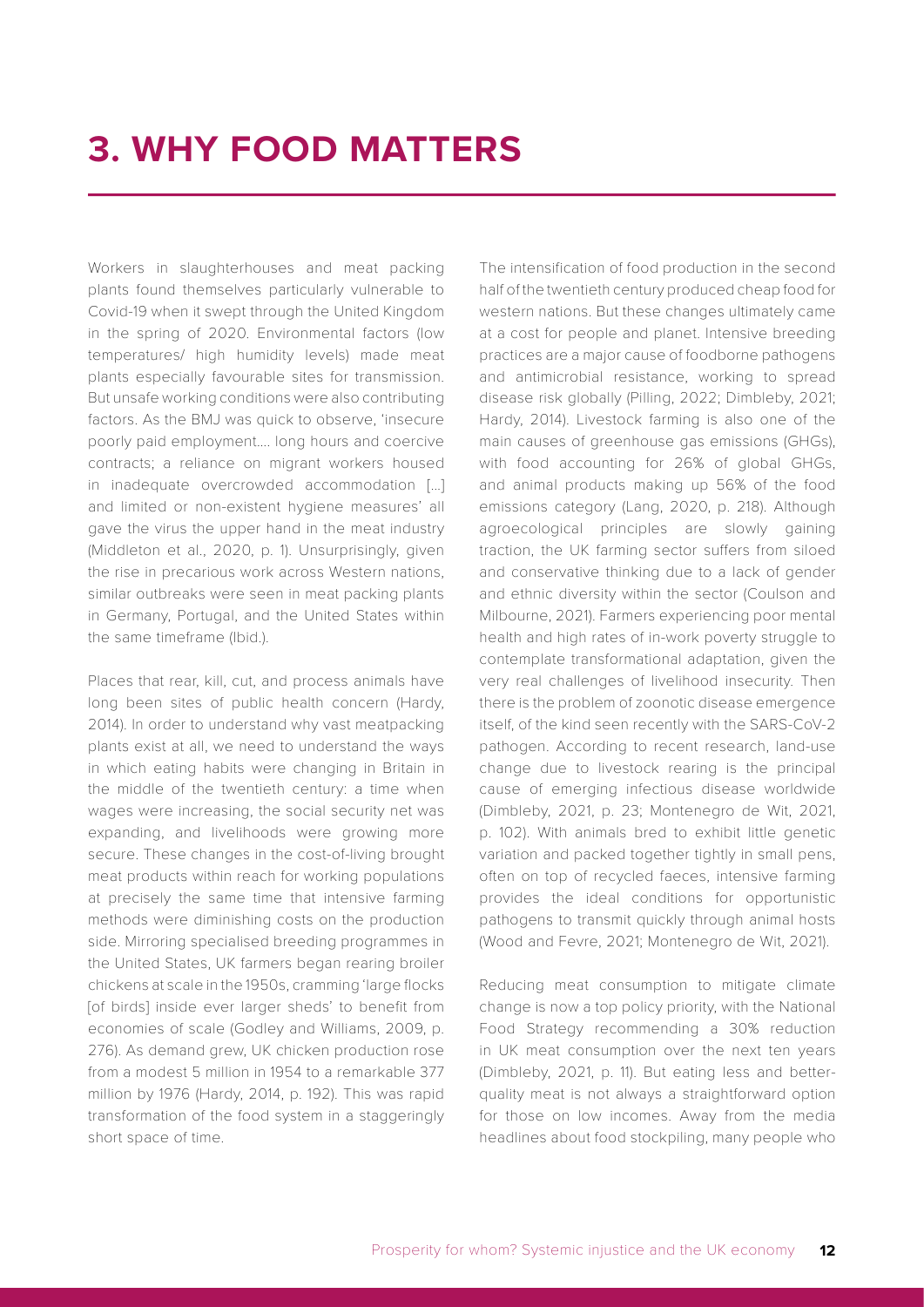had previously been well-fed fell into food insecurity during the pandemic, including disproportionate numbers of ethnic minority households<sup>9</sup>. In August 2021, the Food Foundation reported that 2.4 million British children had directly experienced food insecurity – defined as 'the state of being without reliable access to a sufficient quantity of affordable, nutritious food' – in the previous six months (Goudie and McIntyre, 2021, p. 8). Even before the pandemic, the problem of food poverty was acute, with an estimated 700,000 UK households using foodbanks in the year to mid-March 2020 (Bramley et al., 2021, p. 2; Lambie-Mumford, 2017). The 370,000 households supported by the Trussell Trust alone in this period included 320,000 children (Bramley et al., 2021, p. 2).

The public response to Marcus Rashford's FareShare campaign – a campaign that delivered free school meals to children at home during the Coronavirus crisis – was overwhelming in 2020, prompting the government to extend funding for its Holiday Activities and Food programme for a further three financial years<sup>10</sup>. But for all the awareness raising, child hunger remains a pressing problem. The eligibility criteria for assessing food insecurity varies widely across the four nations. In England and Wales, low-income households must earn less than £7,400 a year after tax and benefits to qualify for free school meals, while in Northern Ireland the threshold is fixed at £14,000 (Goudie and McIntyre, 2021). And where families slip through the net, it is food banks, rather than governments, who step in to help. As Nadja Durbach observes (2020), this flawed social contract model has a long political history dating back to the early nineteenth century. From the workhouses of the 1830s to the welfare foods service of the 1940s, government solutions to population hunger have been, at best, strongly bounded – and deeply enmeshed in other economic priorities.

These priorities become clearer when we consider how our food habits are embedded in histories of global commerce. In the UK today, around half of domestic food purchases fall under the category of 'ultra-processed' foods: products like sweetened breakfast cereals, crisps, white bread, soft drinks, packaged soups, chicken nuggets, and chocolate (Dimbleby, 2021). We can trace the origins of these processed food products back to the UK nutrition transition, a period between the 18th and 20th centuries when rapid economic growth powered a move away from diets rich in cereals and fibre towards diets high in sugars, animal fats, and refined wheat. The UK nutrition transition made food cheap and plentiful for Britons. But cheap food came at a cost for global prosperity. As an imperial power, Britain was able to use her economic might to outsource food production to other parts of the globe, downscaling agricultural production at home and importing large volumes of wheat, sugar, cheese, butter, and meat from far-flung settlements and colonies (Otter, 2012).

In the 21st century, the UK's globalised food system continues to threaten landscapes and livelihoods elsewhere on the planet, particularly in the Global South (Willoughby and Gore, 2018). An important piece of research commissioned by Oxfam in the late 2010s investigated twelve common food products sourced by UK supermarkets 'from a range of representative producing countries spanning Asia, Africa and Latin America' (Wilshaw, 2018). Tracing backwards through the supply chain, the researchers found that agricultural workers in the Global South were below the living wage to produce food for UK consumption in the case of all twelve food products. Wages were particularly low where agricultural work was categorised as female work, as in the case of Kenyan green bean pickers (earning 53% of the living wage) and Indian tea pickers (a meagre 38% of the living wage) (Wilshaw, 2018). It is a cruel irony that many of the food workers in question were themselves trapped in cycles of food poverty. 'In Thailand, over 90% of surveyed workers at seafood processing plants reported going without enough food in the previous month' (Wilshaw, 2018, p. 5). And '[o]f those, 54% of the women workers said there had been no food to

<sup>9</sup> A related factor here is structural racism in the labour market; ethnic minority workers were statistically more likely to experience job loss in the pandemic (Richmond Bishop and Bailey, 2021). On the intersections between race, food poverty, and gender see Woods, 2019.

<sup>10</sup> <https://www.gov.uk/government/publications/holiday-activities-and-food-programme/holiday-activities-and-food-programme-2021> [Accessed 20 January 2021].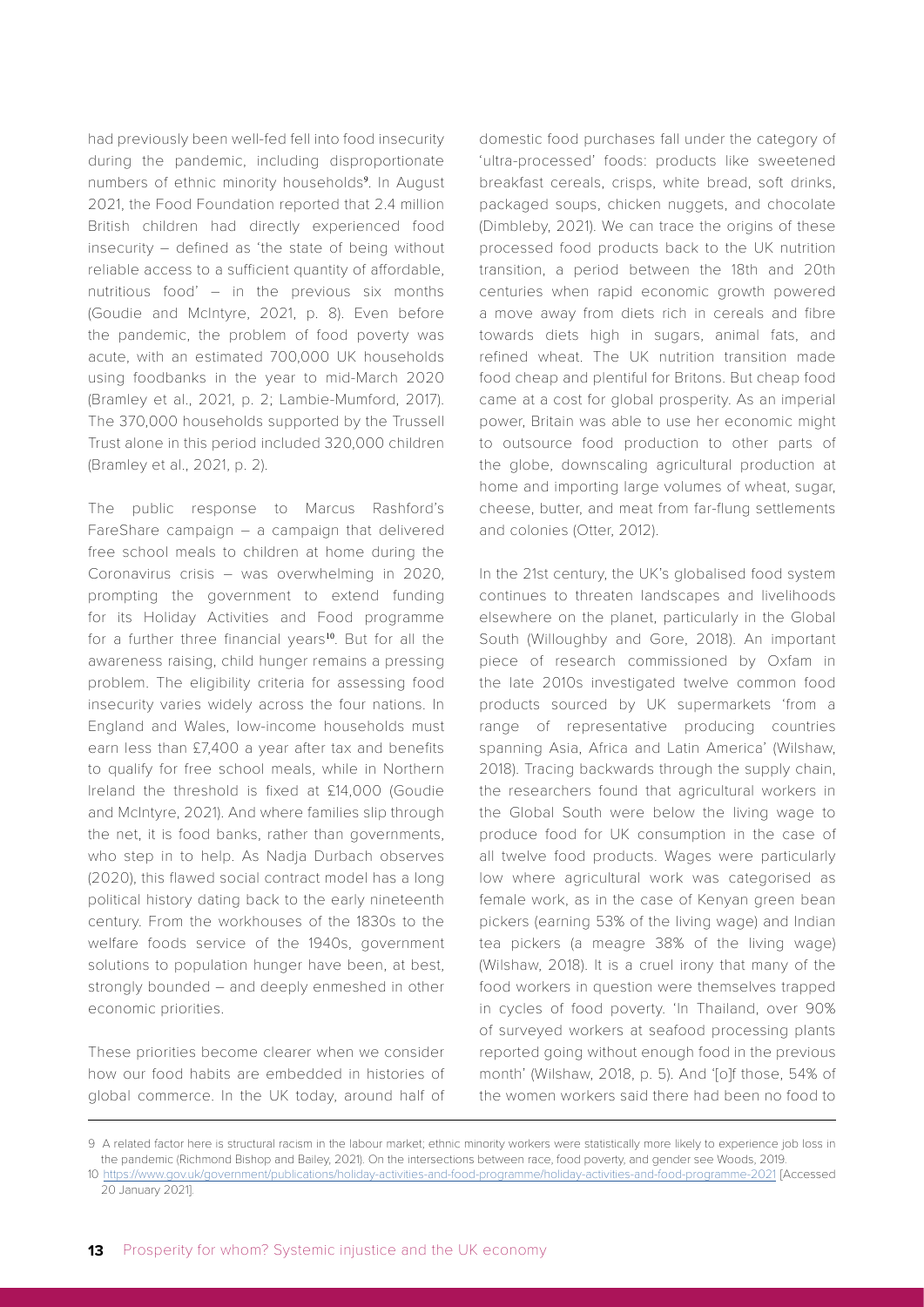eat at home of any kind on several occasions in that time' (Ibid.)

Recent work on food justice emphasises the importance of moving beyond the 'nature/society dichotomy' to consider the effects of our globalised food system on the non-human world, including the earth's natural properties (Coulson and Milbourne, 2021). Clean air, soil, and water are necessary for ecological survival, and it is crucial that our vision of food justice is wedded to a long-term vision of environmental sustainability. This is not currently the case. At present, the UK imports vast quantities of its fresh fruits and vegetables from warmer nations, drawing on the scarce water resources of drought-prone countries like India, South Africa, and Mexico (Lang, 2020). And because its food is transported over such long distances it racks up huge carbon emissions in food miles, contributing to the problem of global warming (Dimbleby, 2021, p. 131). In many cases, environmental harms come together to form pockets of human harm. In pineapple growing regions in Costa Rica, to take just one example, pesticide use has been linked to land pollution, health problems and even some fatalities among agricultural workers and their families<sup>11</sup>. The emphasis on protecting the rights of (UK) consumers, as opposed to the livelihoods of foreign food workers needs to change.

One final food problem requiring complex policy intervention in the United Kingdom is the issue of childhood obesity. Levels of obesity have risen sharply in the UK since the 1980s, with over ten white papers and policies designed to target the problem in England since the millennium (BBC News, 2020). According to latest figures from the Health Survey for England, 28% of children aged 2–15 and 63% of adults aged 16 and over were overweight or obese in England in 2018 (Cheung, 2018; EHRC, 2020; NHS Digital, 2018). One in ten reception-aged children fell into the 'obese' category specifically (EHRC, 2020, p. 90). These patterns are deeply worrying and incur large economic and health costs over time. During the first wave of the pandemic, an estimated 62% of UK hospital deaths from Covid occurred in individuals who were overweight or obese (Sanderson Bellamy et al., 2021; Williamson et al., 2020)12. The UK Government spends an estimated £18 billion per year on health conditions related to high BMI, including heart disease, diabetes, and hypertension. (Dimbleby, 2021). And in 2019/20 'there were just over 1 million hospital admissions where obesity was recorded as the primary or secondary diagnosis' (Dimbleby, 2021, p. 25).

Although the latest scientific research suggests that genetic variation is partly responsible for obesity (some of us carry variant forms of the FTO<sup>13</sup> gene, which is thought to interfere with impulse control) our genes do not guarantee that we will become obese because environmental factors interact with gene expression (Jackson, Llewellyn and Smith, 2020). People with socio-economic resources find it easier offset the genetic risks of weight gain through activities like healthy eating and regular exercise. However, the opposite is true of poverty; households on low incomes tend to be time poor as well as resource poor and face additional barriers to cooking and purchasing healthy food given the rising costs of public transport use and energy use (Dimbleby, 2021). It is well recognised that fast food outlets proliferate in areas of high deprivation – what are referred to in the literature as 'food swamps'. In England, the most fast-food outlets per capita are found in Blackburn, an area of multiple deprivation, ravaged by deindustrialisation, where rates of child dental decay are four times higher than in the affluent unitary authority of South Gloucestershire (Lang, 2020; Appleby, Reed and Merry, 2017). Despite a century of economic growth, the problem of child malnutrition thus persists in the UK. Just as poor, working-class children were noticeably shorter than their affluent peers in the 1900s, today, children from deprived socio-economic backgrounds are significantly more likely to be overweight or obese (Fitz Roy, 1904; EHRC, 2020).

<sup>1</sup>[1 https://www.bananalink.org.uk/news/costa-rican-government-promises-to-regulate-pesticide-use-in-the-pineapple-industry/]( https://www.bananalink.org.uk/news/costa-rican-government-promises-to-regulate-pesticide-use-in-the), accessed 6 May 2022.

<sup>12</sup> Data collection took place between 1 February 2020 and 25 April 2020. The category 'overweight or obese' refers to a BMI value of 25 or more.

<sup>13</sup> Alpha-ketoglutarate-dependent dioxygenase FTO.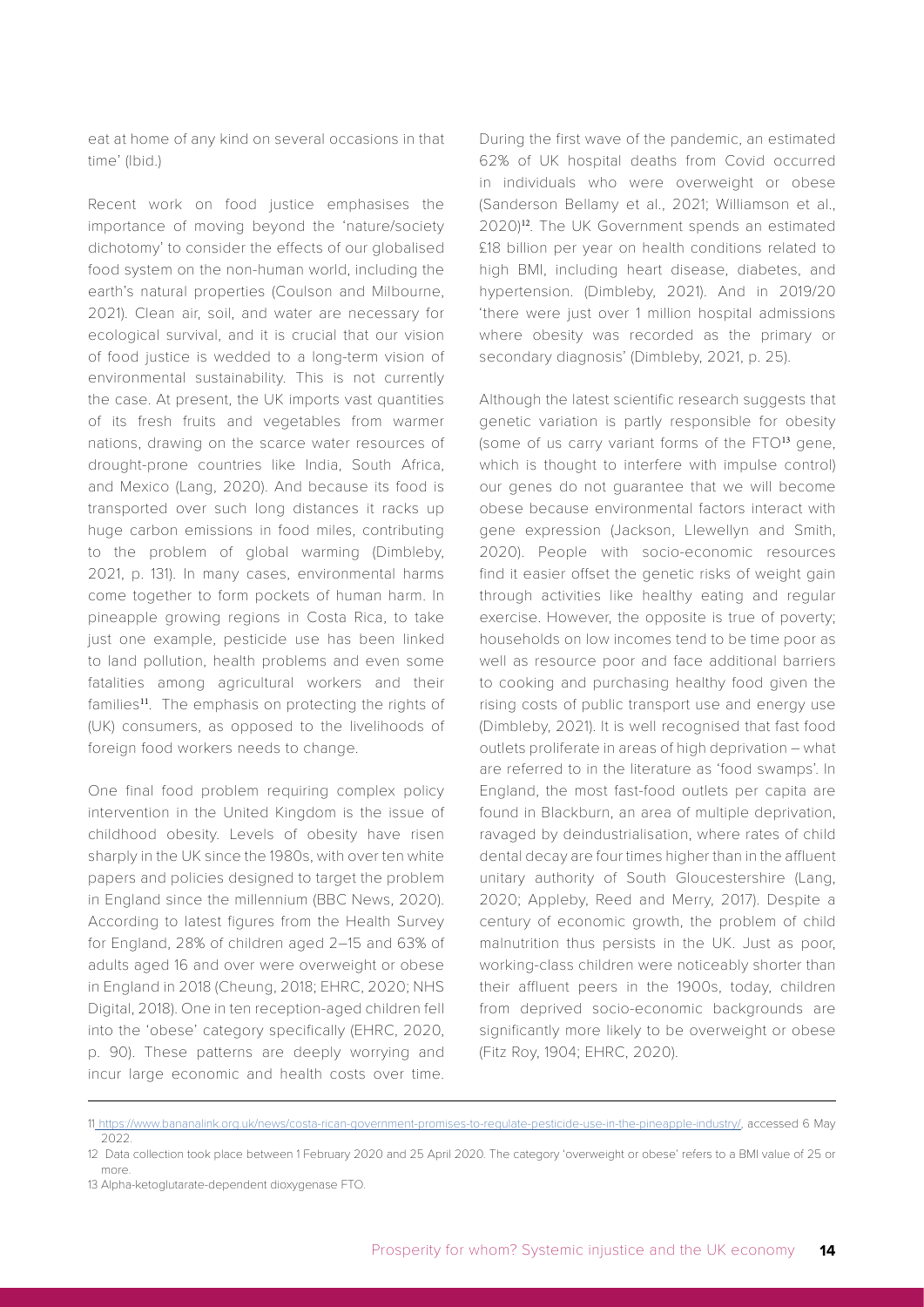<span id="page-13-0"></span>The concept of 'slow death', proposed by the late cultural theorist Lauren Berlant (2007), shines analytical light on the social gradient of obesity across the Global North. For those trapped in cycles of in-work poverty, the process of simply getting by in life – paying bills, servicing debts, bringing up children, caring for sick relatives; completing endless cycles of low-paid work under precarious working conditions; is difficult, stressful, and exhausting. Whilst in theory the neoliberal project promises 'the good life' to all hard-working members of society, in practice it forecloses opportunities to certain groups of people, causing them to attach themselves to harmful forms of behaviour that appear and feel gratifying, but slowly damage their health and wellbeing in the long term. Since 'food is one of the few spaces of controllable reliable pleasure people have', today's cheap fast-food culture fills a void for low-income families (Berlant, 2007, p. 778). Over time, however, processed food consumption leads to a kind of slow perishing, as rates of obesity and diabetes increase, disproportionately affecting the poorest members of society.

This notion of striving towards but never quite achieving 'the good life' is reflected in a whole host of other consumer behaviours, including short-term borrowing. The market for payday loans expanded dramatically in the UK in the wake of the 2008 financial crisis. Although new legislation was introduced in the 2010s to try to curb predatory lending, loan volumes began increasing again in 2017, in line with the rising cost of living (Anderson et al., 2020, p. 420; Langley et al., 2019). Like processed foods products laden with calories and concentrated flavours, payday loans provide temporary relief from the experience of livelihood insecurity. But these short-term cycles of getting by and coping place people further and further away from conditions of true flourishing (Anderson et al, 2020). Short-term fixes accumulate into long-term cycles of debt and poor mental health, chipping away at the optimism that surrounded the loan purchase in the first place. Like the appeal of fast food, then, short-term borrowing can be understood as a kind of 'cruel optimism': a form of existence under capitalism in which 'life building and the attrition of human life are indistinguishable'. (Berlant, 2007, p. 754).

We cannot address the problem of the payday loan market unless we adopt a holistic approach to insecure livelihoods. Mental health and financial (in)security overlap as systems, and these systems are in turn connected to structural injustices within the UK healthcare system, education system, food system, labour market, and housing market. Poor and marginalised groups experience disproportionate risks.

One of the clearest examples of structural injustice in recent years was the Grenfell Tower disaster, a fire that swept through a twenty-four-storey block of flats on the Lancaster West Social housing estate in North Kensington in 2017. Of the 72 individuals who lost their life in the event, 57 were from Black and Minority Ethnic communities (BBC News, 2020). Grenfell has been termed one of the UK's 'worst modern disasters' (Ibid). Yet this disaster was predictable – an act of 'slow violence' to use Rob Nixon's formulation (Nixon, 2011; see also Galtung, 1969). A public inquiry into Grenfell in 2021 found that a resident had repeatedly raised concerns about fire safety prior to the event, only to have his claims dismissed or ignored by the Royal Borough of Kensington and Chelsea and its Tenant Management Organisation (Booth, 2021). Crucially, the fire itself garnered immediate media attention, whereas associated acts of (slow) violence did not. Austerity cuts affecting poor and marginalised communities disproportionately; a chronic social housing crisis spread across decades; and the council's profit-minded decision to install highly flammable cladding to the building in 2016: these were all acts of institutional violence that remained silent over time, slowly bubbling over into something catastrophic.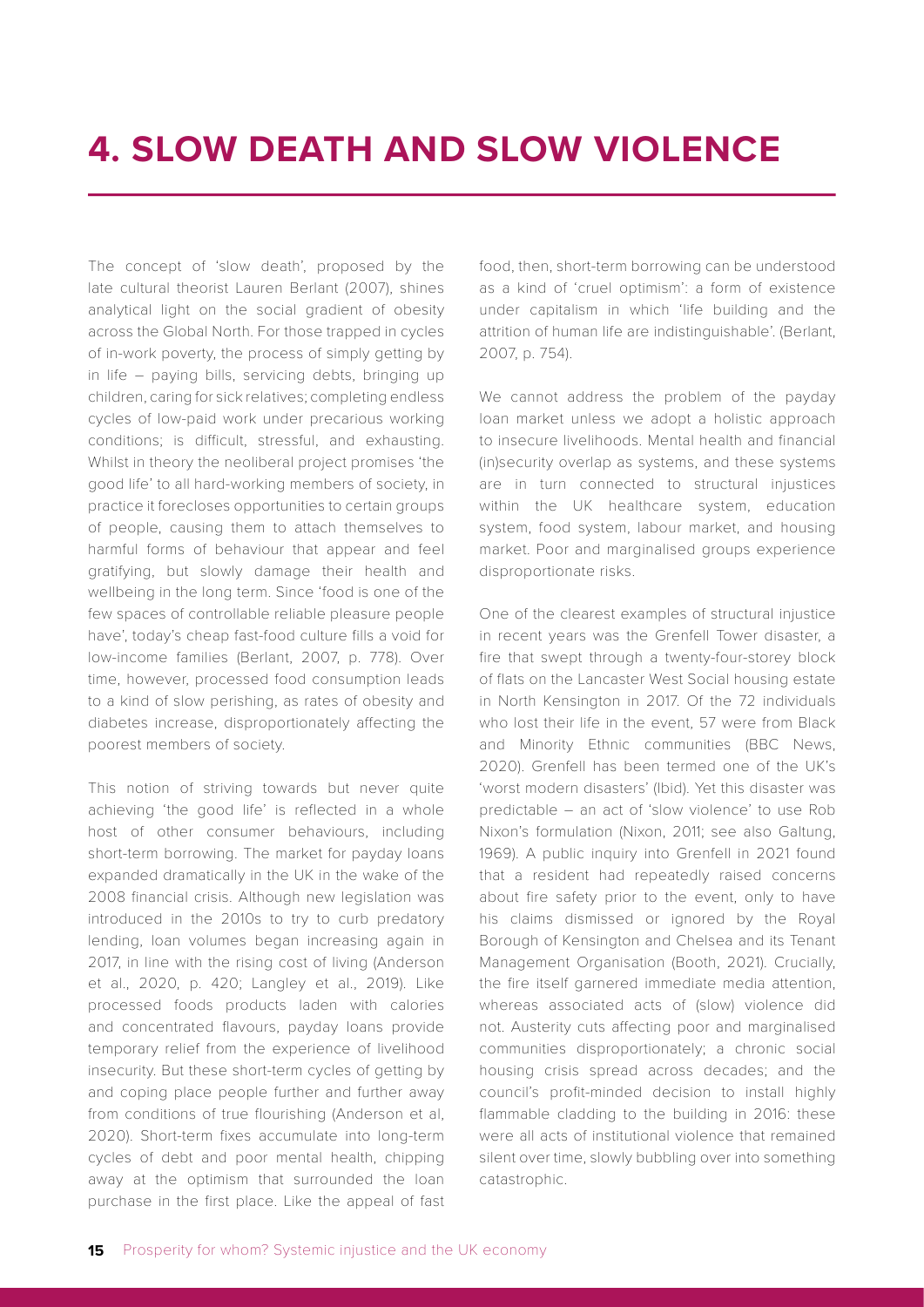If acts of slow violence build gradually, it follows that we must look to the past, to the conditions which have allowed 'suffering, risk and premature death' to be 'fold[ed] into the fabric of everyday life' for certain communities (Anderson et al., 2020, p. 625). Whilst it would be easy to think of Grenfell as an isolated case of local governance failure, racial discrimination in the UK housing market has a long and pernicious history (Gulliver, 2017). It unsurprising that on this occasion, too, the state failed to provide safe, decent, and affordable accommodation for Grenfell's (mostly) minority ethnic families.

To the East of Grenfell, a ten-minute walk away, lies the gentrified neighbourhood of Notting Hill, now known as an affluent, plutocratic area, but once a site of deprivation and slum housing. In the 1950s, many Commonwealth migrants found themselves excluded from the social housing market due to the structural bias of UK housing officers, who, following needs-based housing allocation policies, exercised racist judgements about Black and South Asian tenants and their domestic lifestyles (Rogaly, Elliott and Baxter, 2021). Faced with few alternatives but to submit to the fees of opportunistic white property moguls, Commonwealth migrants were often squeezed into multi-occupancy homes in places like Notting Hill, where they were overcharged for damp, run-down rooms, and subject to racial violence and intimidation. In these and other ways, structural racism in created patterns of informal segregation housing, with minority ethnic communities concentrated in certain urban areas, 'and economically deprived areas in particular' (Ibid., 2021, p. 8).

**"Severe housing inequalities in areas like Kensington and Chelsea underscore the importance of the IGP's mission to undertake highly granular data collection about communities' quality of life"**

Qualitative research by the IGP demonstrates that access to good quality housing is a key driver of subjective well-being. Yet many ethnic minority groups face severe barriers to decent and affordable accommodation, even in the 21st century (Charalambous, Pietrostefani and Woodcraft, 2021). According to data from the English Housing Survey (2017–2018), 40% of the residents of high-rise rented social housing blocks are from Black, Asian, or 'other' minority ethnic groups – with 'BAME' groups accounting for just 14% of the UK population in comparison (MHCLG, 2019, Annex Table 1.3). Owing to the effect of labour market inequalities, 'BAME' working adults devote significantly more of their income, on average, to the cost of housing (Rogaly, Elliott and Baxter, 2021). Rates of owner-occupation are thus significantly lower for Black African (20%), Black Caribbean (40%), Bangladeshi (46%), and Pakistani (58%) households when compared to White British households (68%), with many ethnic minority groups experiencing disproportionate rates of homelessness (Rogaly, Elliott and Baxter, 2021). Each of these factors compound patterns of informal segregation, making it statistically more difficult for minority ethnic groups to rent or buy in affluent residential areas. Based on index of multiple deprivation scores, in 2019 'people from the Pakistani and Bangladeshi ethnic groups were over 3 times as likely as White British people to live in the most income-deprived 10% of neighbourhoods' in England (MHCLG, 2020). The severe housing inequalities in areas like Kensington and Chelsea (Snowdon et al., 2017) underscore the importance of the IGP's mission to undertake highly granular data collection about communities' quality of life. As the Joseph Rowntree Foundation recently observed,

*'That higher rates of overcrowding among some BAME communities, driven by issues of poverty and affordability, are one factor in higher death rates during the pandemic is an egregious inequality'.* 

(Rogaly, Elliott and Baxter, 2021, p. 7; see also Meghji and Niang, 2021).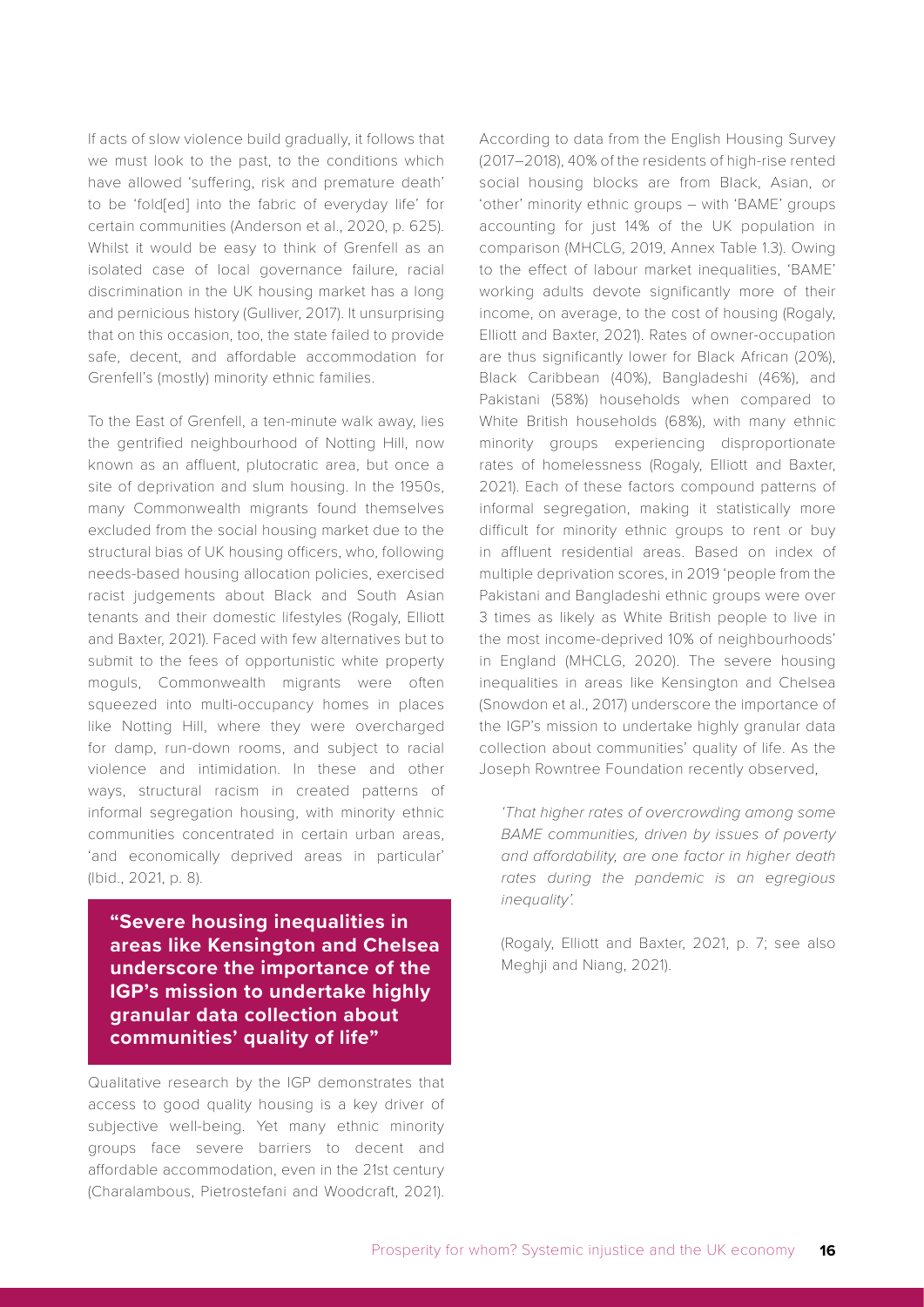### <span id="page-15-0"></span>**5. TOXIC GEOGRAPHIES**

While the term 'slow violence' has been applied to a whole range of societal issues, by far its most common application is to the issue of environmental damage. 'Climate change, the thawing polar ice caps [...] oil spills, deforestation, acidifying and warming oceans': these crises all represent 'a violence that is neither instantaneous nor spectacular, but instead is incremental. It builds attritionally and its calamitous repercussions are postponed over […] a variety of time-frames' (Nixon, 2011).

**"Current economic structures encourage the view that nature is separate from mankind and a free resource to be plundered. But in truth, resource extraction has always come at a cost for humanity. It is simply that certain groups within society have paid the human price''**

Drawing on Nixon's concept of slow violence, the geographer Thom Davies nevertheless observes that the effects of environmental degradation are immediate for certain communities. He uses the example of so-called 'Cancer Alley' in southern Louisiana to demonstrate the point. Along this 85-mile stretch of the Mississippi River lie 136 petrochemical plants and 7 oil refineries, chugging out harmful air pollutants to the planet and to the region's local inhabitants (Davies, 2019). In the small town of Reserve, to name but one example, the risk of cancer from air toxicity is fifty times greater than the US national average (Lartey and Laughland, 2019a). Health vulnerabilities are thus disproportionately high in the region. Yet many local people face systemic barriers to good quality healthcare, hailing mostly from poor communities and communities of colour. Sixty percent of Reserve's inhabitants are Black American, and per capita income in the town is forty percent lower than the US national average (Ibid.). As environmental justice campaigners continue to protest the future of the chemical plants in Cancer Alley, links to past injustice have not been forgotten. Pontchartrain Works facility in Reserve, now known to be emitting harmful levels of the chemical agent chloroprene, is located on land that was once a rice plantation: a business built and run with enslaved African labour. In this way, histories of slavery and patterns of present-day health inequality collide in Louisiana (Laughland and Lartey, 2019b). Racial capitalism has produced a 'toxic geography' of systemic injustice (Davies, 2019).

Cancer Alley is a shocking case that has garnered a lot of media attention. But toxic geographies occur in the UK context, too. In February 2013, nine-yearold Ella Adoo-Kissi-Debrah died of a severe asthma attack following three years of rapidly declining health, during which time she had been admitted to hospital 27 times for seizures and respiratory attacks. Ella had lived within thirty metres of the congested South Circular Road in Lewisham, Southeast London, throughout her life (Laville, 2020). In a landmark inquest in December 2020, coroner Philip Barlow concluded that Ella had 'died of asthma, contributed to by exposure to excessive air pollution': the first pronouncement of its kind in the UK (Ibid., 2020). One of the main causes of her asthma was exposure to nitrogen dioxide and particulate matter, produced by vehicle emissions close to her home.

While Ella's case remains a particularly striking one, it is clearly symptomatic of a much larger, unseen problem, one that affects developing children disproportionately, given that they take in air at a faster rate than adults, and experience everyday life at a smaller remove from vehicle exhaust pipes (Watson and Clarke, 2017; UNICEF UK, 2018). According to an in-depth report by the FIA foundation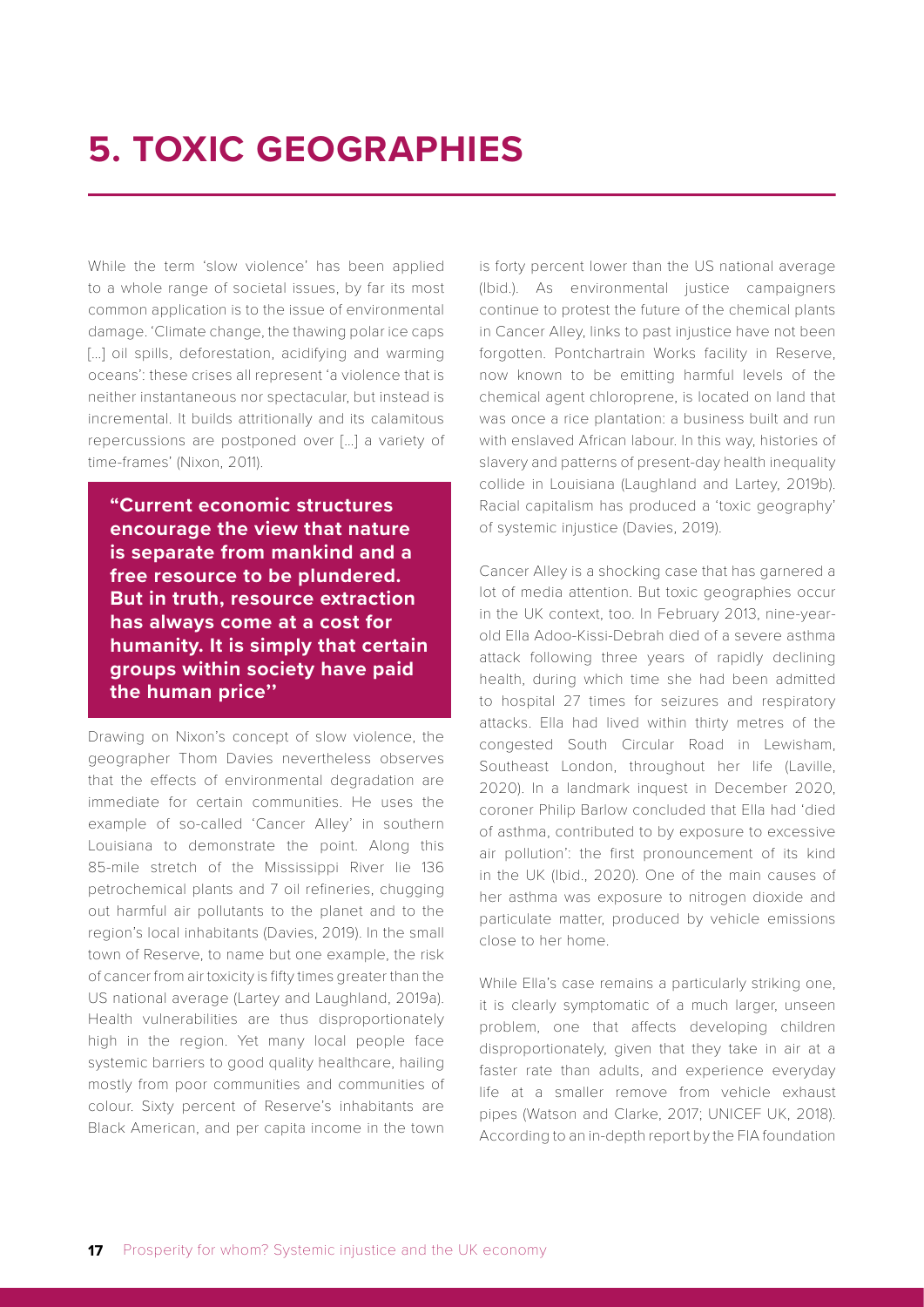in 2017, nearly 400,000 children lived in parts of London that 'exceed[ed] the guideline annual mean values for nitrogen dioxide' set by the World Health Organisation' (Watson and Clarke, 2017, p. 5) In the same year, over 800 schools and colleges in the city were within 150 metres of roads that 'breach[ed] legal limits for air quality' (Watson and Clarke, 2017, p.5) It is noteworthy that London's poorest families have low rates of car ownership, whilst being statistically more likely to live in built up areas, close to major roads (Ferguson et al., 2021). Although they are least likely to contribute to the problem of air pollution (dramatically so when compared to the wealthiest 1% of the UK population), they often suffer the worst outcomes and effects (Watson and Clarke, 2017; Oxfam, 2020)14.

Current economic structures encourage the view that nature is separate from mankind and a free resource to be plundered. But in truth, resource extraction has always come at a cost for humanity. It is simply that certain groups within society have paid the human price. Whether in the case of enslaved labour (the US South), nuclear disasters (Chernobyl), or human-engineered famines (Bengal), extractive industries have long spelt out profit for some classes, and slow decline for others.

#### **"Policymakers must consider how a new basket of public goods could eliminate toxic geographies once and for all"**

In the British historical context, one of the clearest examples of this is coal mining. As late as the 1970s, British coal miners were fifteen times more likely to die from occupational lung disease; three times more likely to die from bronchitis; and four times more likely to die from pneumoconiosis complicated by tuberculosis than the average working man (McIvor and Johnston, 2004a, p. 245). Due to the geographical nature of the industry, these high rates of illness were concentrated in certain pockets of the UK – places like Lanarkshire in Scotland and Selby in North Yorkshire, where opportunities

for livelihood security declined dramatically as deindustrialisation took hold. Although protective measures were introduced in the 1950s to try to limit the damage inflicted, many miners felt compelled to work without respirators to maximise their earnings (McIvor and Johnston, 2004b). An industry that extracted coal from beneath the earth's surface – causing the climate to warm at such a rapid rate – was thus an industry that obliterated working-class bodies for profit in the distant past.

Paying attention to the 'embodied politics of climate change' (Wilson and Chu, 2020) is a vital exercise, highlighting the links between extractivism and present-day environmental inequalities. In addition to solutions such as Low Traffic Neighbourhoods<sup>15</sup> – schemes which recognise the uneven distribution of environmental harms – policymakers must now consider how a new basket of public goods could eliminate toxic geographies once and for all. Improving public services and extending public offerings to include public transport and sustainable housing would pave the way for a new social contract based on secure livelihoods and a commitment to quality of life for all (Moore and Collins, 2020). Time and again, we must return to the question: whose skin is in the game as we attempt to design solutions for the 21st century?

<sup>14</sup> Recent research suggests that systemic inequalities are also present in levels of indoor air pollution exposure, in part due to the ventilation issues associated with low quality/low-cost housing (Ferguson et al., 2021).

<sup>15</sup> See:<https://madeby.tfl.gov.uk/2020/12/15/low-traffic-neighbourhoods/> [accessed 7 June 2022].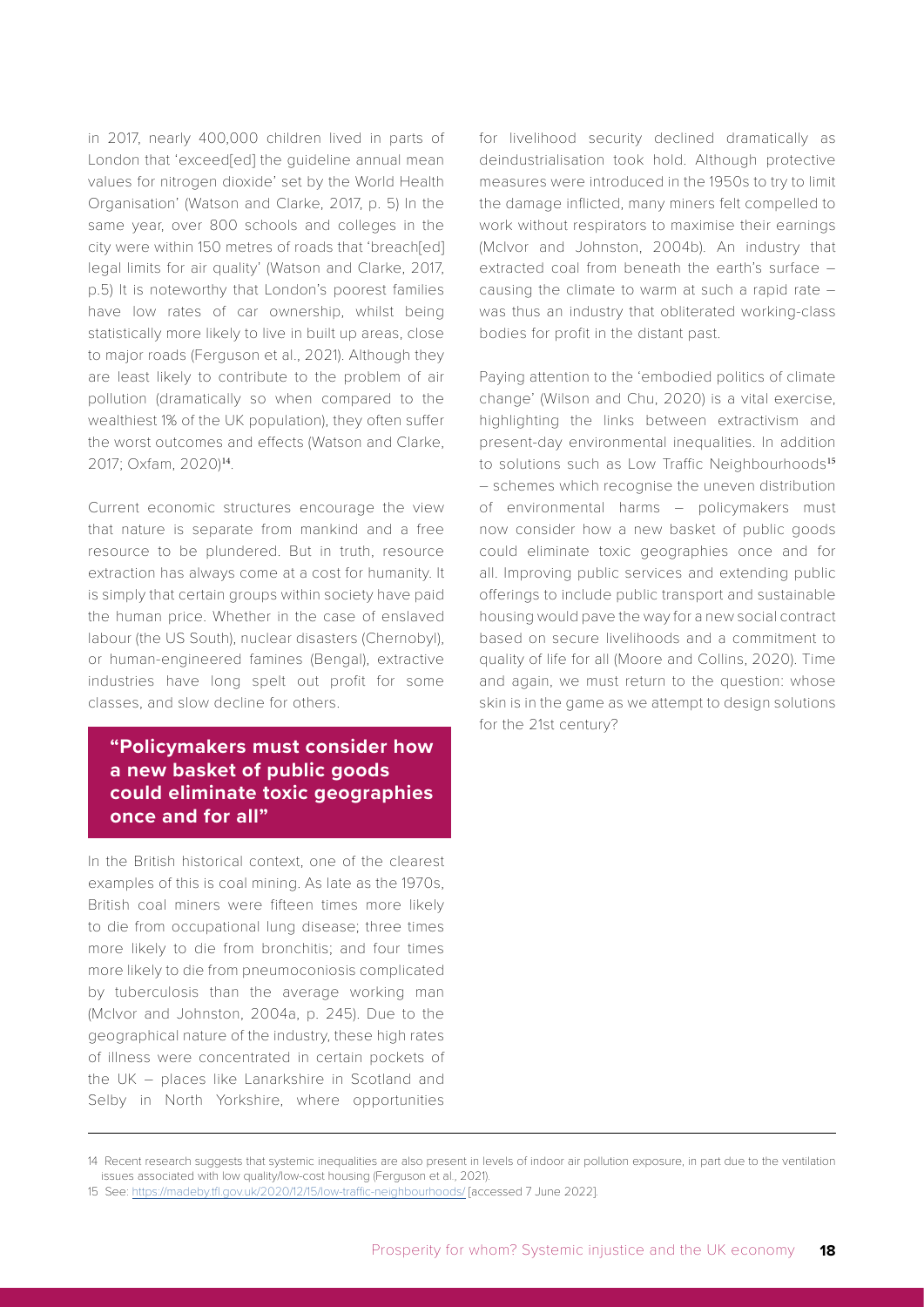### <span id="page-17-0"></span>**6. GREEN AND PLEASANT LAND?**

The work of British coal miners powered a major industrial revolution in the nineteenth century. But capital was needed to begin the process of extracting coal from beneath the earth's surface on a mass industrial scale in the first place. Where did all this capital come from?

In recent decades, historians have grown attentive to the ways in which Britain's 17th and 18th century economies paved the way for the industrial revolution, and in turn, to the ways in which the history of mechanisation is intertwined with the history of the Atlantic Slave Trade. The Centre for the Study of the Legacies of British Slavery at UCL explores what happened to former British slaveowners and their estates following the 1833 Abolition Act: an act that outlawed slavery, whilst awarding twenty million pounds to former British slave-owners in 40,000 individual payments as 'compensation' for enslaved people freed in British colonies (Hall et al., 2014). As this research demonstrates, money from the compensation agreement flowed down through male family lines into investment in heavy industry in the nineteenth century. James Lindsay, the 7th Earl of Balcarres (1783–1869) was awarded payouts for eleven compensation claims in Jamaica in the 1830s, his father having served as governor of Jamaica between 1794 and 1801. The Earl 'was able to use his family's wealth – derived in significant part from slavery – to invest in the profitable coal industry, creating the Wigan Coal and Iron Company when he added more collieries and ironworks to the family holdings in 1865' (CSLBS, 2022a; Hall et al, 2014)16. When he died in 1869, his will proved effects under £70,000, equivalent to around eightand-a-half million pounds in today's money (CSLBS, 2022a).

Slave money poured into the political and economic life of Britain in other ways, too, often metamorphosing

from one form of capital into another. Shadows of slave-ownership are still apparent in politics today. For example, the Conservative MP for South Dorset, Richard Drax, is a direct descendent of the wealthy landowner, William Drax, who, alongside his brother Sir James Drax, established a large commercial sugar plantation in Barbados in the late 1660s (HouseHistree, n.d.). On the eve of abolition, 275 enslaved people were working on the Drax Hall estate on St George; an estate that Drax went on to inherit in 2017, following his father's death (CSLBS, 2022b; Lashmar and Smith, 2020b). As well as holding land in Barbados, the MP is also heir to the Drax family estate in England, residing in a Grade I listed manor house in Dorset, set in 7,000 acres. Charlborough House, as it is named, is part of the larger 14,000-acre Charlborough estate, making the Drax family 'the largest individual landowners' in the county (Lashmar and Smith, 2020a). As noted by the grassroots, black-led collective, Land in Our Names (LION), 'unequal access to land is particularly stark in Britain, where land ownership is often inherited, and concentrated into the hands of a few wealthy (white) individuals and families'. Over 50% of English land is owned by just 1% of the English population, with 30% of land possessed by aristocracy and gentry alone (Shrubsole, 2019). People of colour are also significantly more likely than white people to live in England's 'most green space deprived neighbourhoods' (Friends of the Earth, 2020). The issues of land justice, climate justice, and racial justice are deeply and delicately intertwined (LION, 2022).

The issue of land redistribution intersects with future prosperity. But to tackle this issue effectively, we must also consider the issue of land degradation. Human processes like industrial agriculture act upon the earth, stripping it of its natural resources and creating a range of environmental problems (chemical run-off,

<sup>16</sup> James Lindsay, 7th Earl of Balcarres [Biography], Centre for the Study of the Legacies of British Slavery Website, available at: [https://www.ucl.ac.uk/lbs/person/view/21571.](https://www.ucl.ac.uk/lbs/person/view/21571) [Accessed 16 February 2022].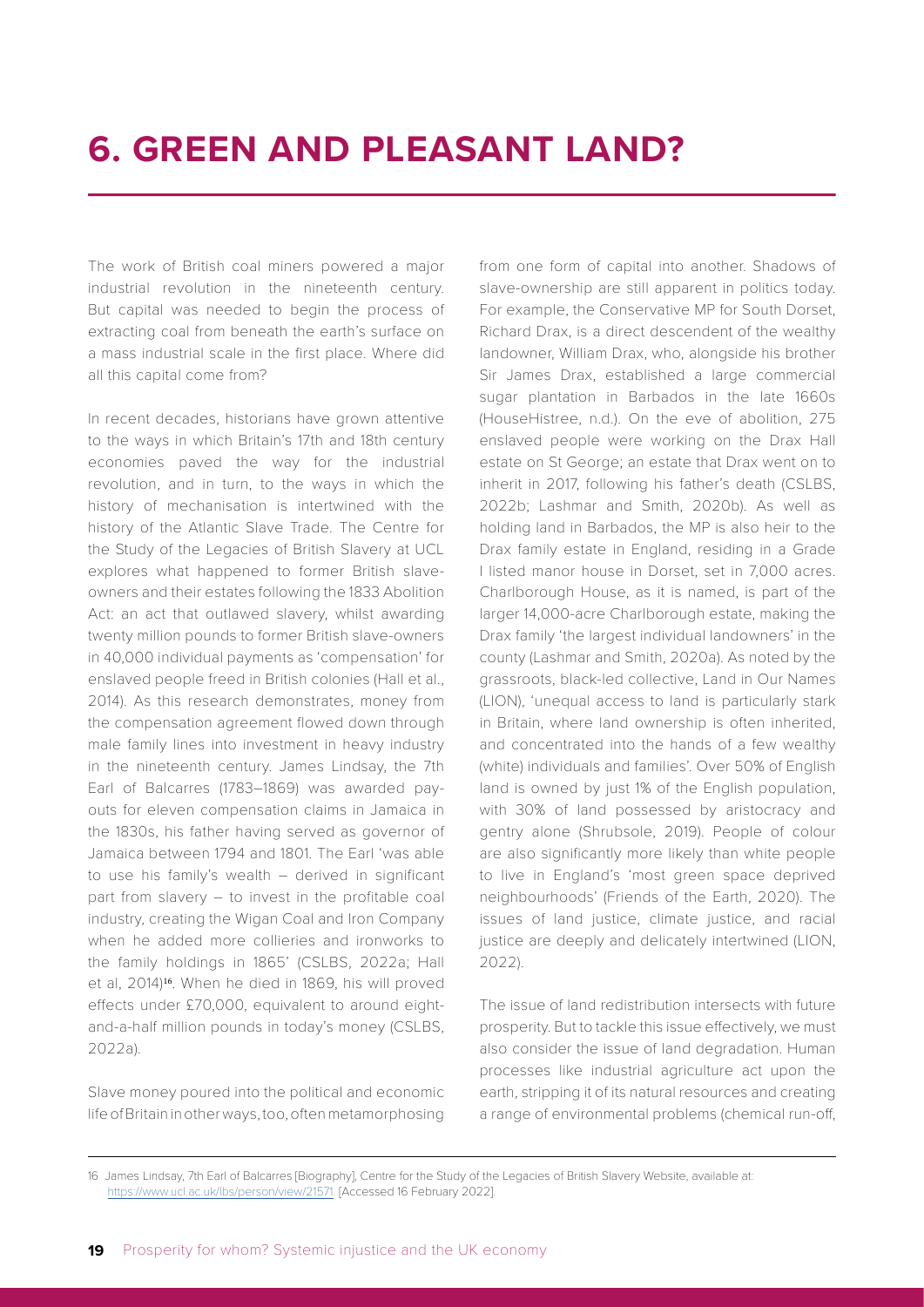extreme weather conditions, droughts, famines, soil erosion, pollution etc.) Rather than thinking about land as a private asset, a commodity that states, corporations, and individuals own, we need to start thinking about land as a communal resource: one that is spread over the whole globe and shared between nature and humankind. When seen from this relational perspective, the earth becomes an intrinsic part of our value system: something to nurture, rather than something to extract value from. As we continue to mitigate against the effects of climate change in the lead up to 2030, this will involve swapping harmful and degenerative practices for resilience-building alternatives that restore nature and protect biodiversity.

One of the most pressing environmental issues of our time is the issue of land fill. At present, much of the waste produce by the UK population is simply shipped elsewhere – 'out of sight, out of mind', to use food scholar Tim Lang's expression (2020, p. 245). In 2017, China imposed a ban on plastic waste imports from Western countries, reversing a longterm trend on which the UK food system had largely depended. But rather than using this ban as an opportunity to rethink the resource recovery sector, the following year, the UK simply 'diverted' its waste to other countries around the globe: '15,000 tonnes went to Turkey, 4,000 tonnes to Indonesia, 3,000 tonnes to Hong Kong, and so on' (Lang, 2020, p. 245). By outsourcing its problems once again, the UK missed a vital opportunity to enact radical change by confronting and remodelling a broken system.

The emerging European resource recovery sector reflects a growing recognition that material waste must be managed closer to home (Gregson et al., 2016). But even in Europe, the dirty work of recycling is still remaindered to the poorest groups in society; the problem remains out of sight and out of mind. In the UK, migrant workers from A8 member states are over-represented in the resource recovery sector, with some UK agencies tellingly listing Polish language skills as 'desirable' for this type of work (Gregson et al., 2016). Giving evidence to the Migration Advisory Committee (2014), many employers stated that they preferred to recruit migrants into low-paid, low-skilled jobs because these workers demonstrate 'a superior work ethic to British workers', particularly in roles requiring 'unpleasant conditions' and 'unsociable hours' (MAC, 2014). In waste environments, workers are exposed to all kinds of health and safety risks, from dust allergies and skin reactions (textile recycling) to lifelimiting injuries and fatal accidents (metal recycling) (Gregson et al., 2016). The resource recovery sector has also been home to cases of modern slavery<sup>17</sup> as recently as 2015 (Gentleman, 2021). From the 17th century through to the present, exploitation – often masked as self-exploitation ('a strong work ethic') – is a theme that runs through our economic history.

The issue of gender inequality is another clear problem here. At present, men comprise 79% of management roles in STEM jobs and 86% of management roles in SET jobs (Wilson and Chu, 2020), rendering it unlikely that the 'high-skilled high-paid' green jobs approach will challenge gender disparities (HM Government, 2020). Meanwhile, in the domestic setting, '[n]otions of green citizenship – or the making of the good green citizen who recycles, shops locally, mends clothes and cooks from scratch – is notoriously blind to questions of 'who is doing this unpaid household work?'; the answer to which is most often women' (Wilson and Chu, 2020, p. 1096). Just as India's economic boom relied on the cheap and unpaid labour of girls and women (Ghosh, 2021), so too will the UK's 'green' transition exploit the sexual division of labour in society, unless transformative social justice models are embraced (see Rai et al., 2019). UK policy discourse 'does not incorporate strategies for collectivising caring services […] but instead… continues to assume that this kind of reproductive labour will be indefinitely available' (Wilson and Chu, 2020, p. 1096).

<sup>17</sup> Although used here, 'modern slavery' is a contentious umbrella term for a wide variety of exploitative labour practices. Recent scholarship criticises the term for calling to mind a fairy-tale narrative of criminal villains and innocent victims: a framing that distracts from the systemic problems in our society (hostile immigration policies, problems within the sex work sector) that allow labour exploitation to exist. For critical assessments see Gutierrez Huerter et al., 2021 and 'The truth about modern slavery with Emily Kenway' (2021).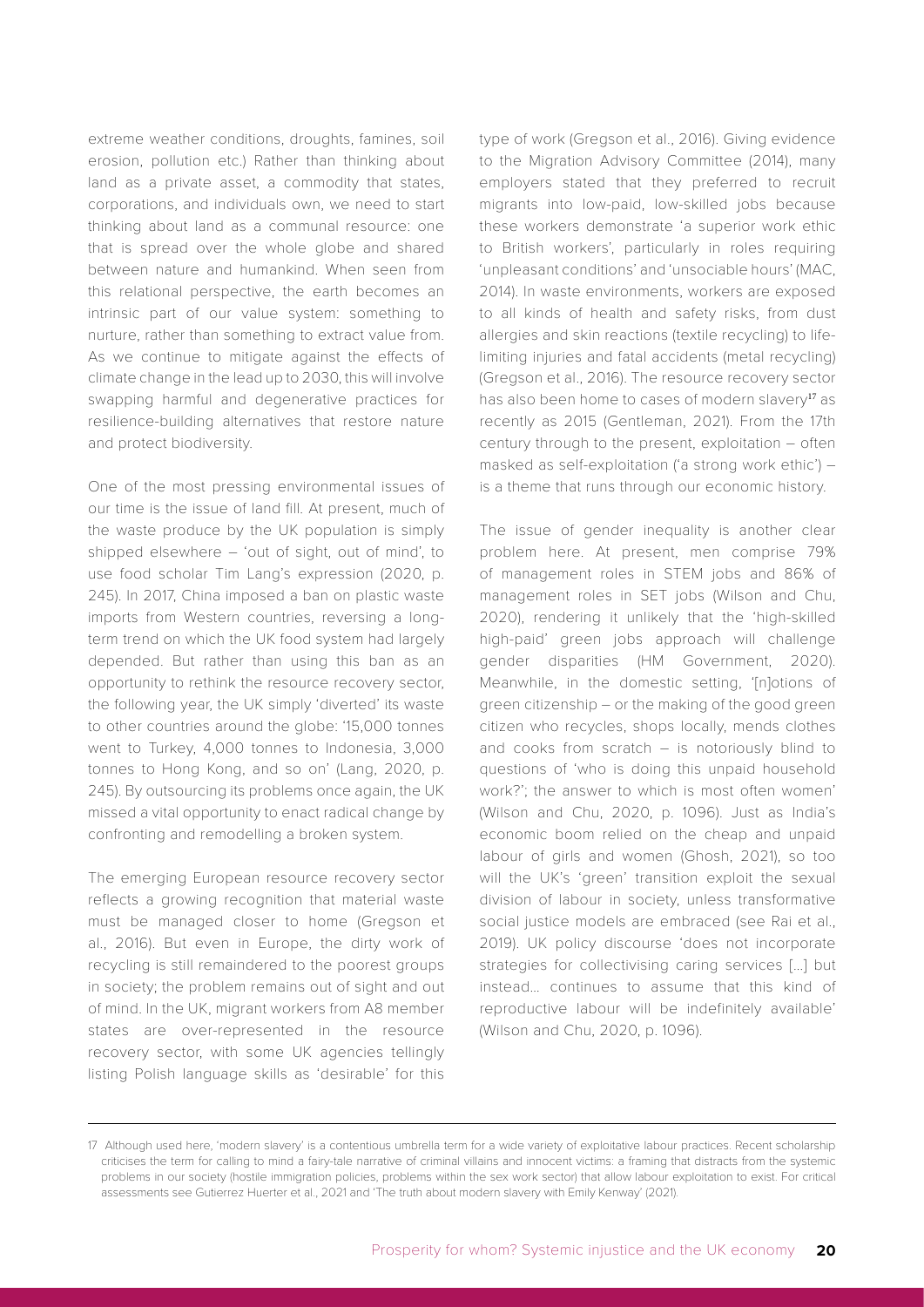## <span id="page-19-0"></span>**CONCLUSION**

Whilst we need a sustainable approach to future prosperity, terms like 'clean growth' and the 'green industrial revolution' (DLUHC, 2022) risk concealing the systemic injustices outlined in this paper. What we need is an economy built around a radically new vision of human and planetary wellbeing. What we have are 'green' economic plans that pay lip service to change, whilst perpetuating an age-old fixation with GDP growth and productivity (E.g., HM Government, Ten Point Plan, 2020). In all of this, the historic roots of present-day injustices – what we might term the 'legacies of injustice' – are obscured.

Redesigning prosperity for the twenty-first century means confronting the ways in which these exploitative structures are baked into our economics. It means addressing systemic injustices head-on and seeking radical alternatives to existing economic frameworks, rather than working within these frameworks to initiate slow progress and piecemeal reform. Although paradigmatic change might seem like a gargantuan task, we need only look to the slave abolition movement to see that whole systems change is possible. For the ecological theorist Montenegro de Wit, abolition can be productively applied to a whole range of global issues, from racial capitalism to industrial animal agriculture. As noted in her recent article on this phraseology (2021), 'Abolition is fundamentally about rejecting the idea that foundational structures of social life are solid, natural, or unchangeable'; it teaches us that 'reform is not enough' and encourages us to think in positive rather than destructive terms about breakdown, interruption, and renewal (pp. 118–122). Economic theorists are increasingly gravitating towards ideas of total transformation, too, opting for models of reproduction, circularity, and withinlimits growth over linear models of 'development' or progress (Raworth, 2017; Soper, 2020). As these

thinkers emphasise, it was colonialism that allowed Europeans to imagine a future of accelerated growth in the first place: one in which goods, services, and profits would continue to rise exponentially (Anderson et al., 2020, p. 626). A new economic paradigm built around principles of social justice and sustainability is long overdue.

Achieving this vision won't mean starting entirely from scratch. The UK is already home to a wide range of cutting-edge ideas and regenerative solutions, many of them community-based (Maughan and Ferrando, 2019). Take, for instance, the Brixton Energy Solar<sup>18</sup> project in London, where residents have worked together to develop their own solar energy co-operative in response to fuel poverty and climate change, installing solar photovoltaic arrays on two of Brixton's largest social housing estates, at a saving of 51 tonnes of C02 emissions annually. Or take The Ubele Initiative in Haringey, and its subsidiary project, Black Rootz: projects that seek to build resilience and social cohesion within the African diasporic community, through activities like asset building, community horticulture, and enterprise development<sup>19</sup>. Part of a patchwork of initiatives aimed at amplifying the voices of minoritized communities around the country, these projects demonstrate the value of working through global challenges from a localised perspective, and combining thinking about social, cultural, environmental, and economic problems<sup>20</sup>. The lessons are clear. As we continue to look to the past to understand the fractures within modern British society, we must also rethink the present from the vantage point of a more socially prosperous future.

<sup>18</sup><https://brixtonenergy.co.uk/>[accessed 23 March 2022].

<sup>19</sup> <https://www.ubele.org/>[accessed 23 March 2022].

<sup>20</sup> See also the KIN network:<http://www.kinfolknetwork.com/>[accessed 4 May 2022].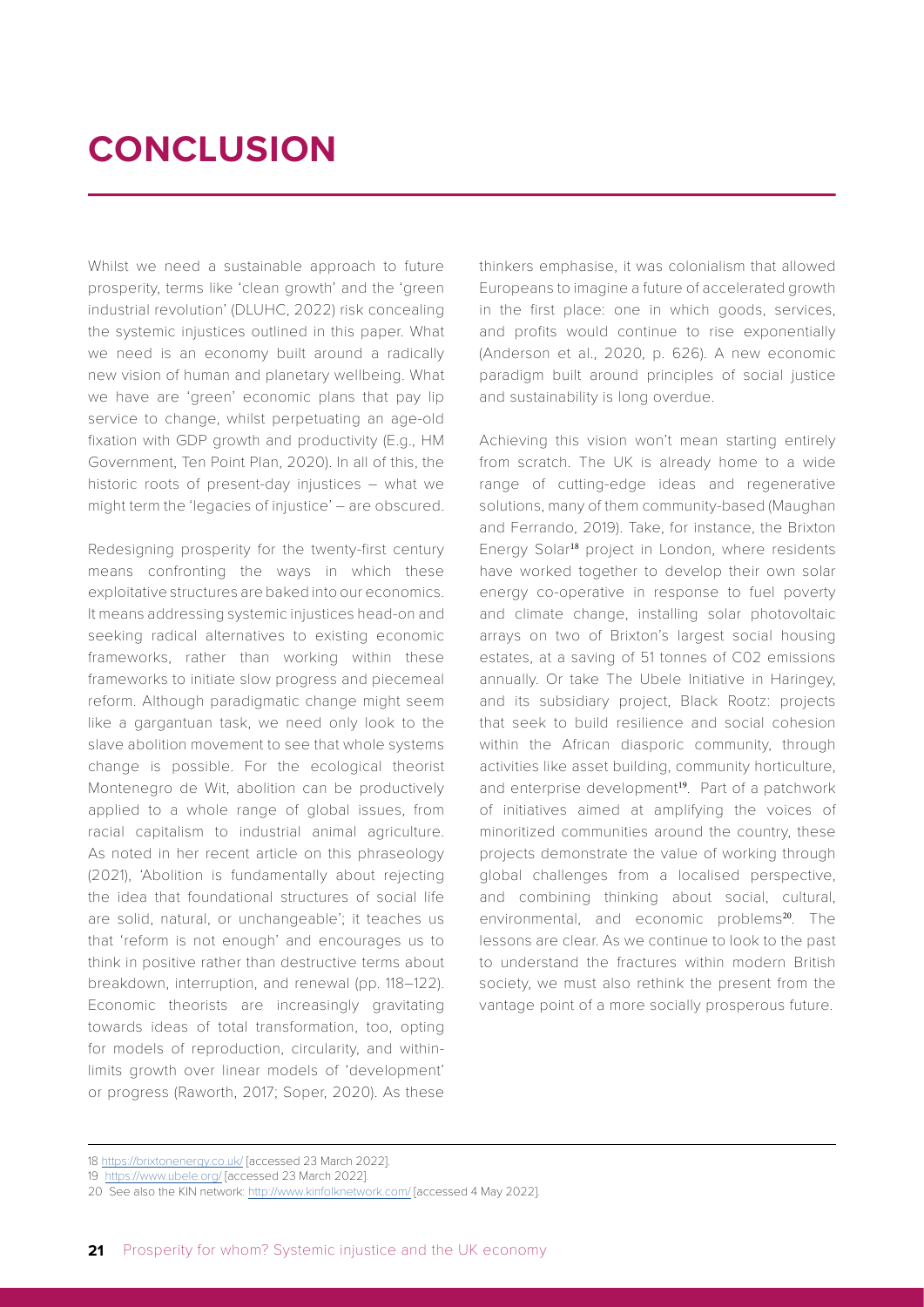#### <span id="page-20-0"></span>**BIBLIOGRAPHY**

- Adami, R. and Dineen, K. (2021) 'Discourses of Childism: How Covid-19 has unveiled prejudice, discrimination and social injustice against children in the everyday'. *The International Journal of Children's Rights*, 29: 353–370.
- Adams-Prassl, A., Adams-Prassl, J. and Coyle, D. (2021) *Uber and Beyond: Policy Implications for the UK*. Manchester: The Productivity Institute.
- Akala. (2018) *Natives: Race and Class in the Ruins of Empire*. London: John Murray Press.
- All Party Parliamentary Group for Longevity (APPGL). (2021) *Levelling Up Health*. Available from: [https://appg-longevity.](https://appg-longevity.org/events-publications) [org/events-publications](https://appg-longevity.org/events-publications) [accessed 11 August 2021].
- Anderson, B., Grove, K., Rickards, L., and Kearnes, M. (2020) 'Slow emergencies: Temporality and the racialized biopolitics of emergency governance', *Progress in Human Geography*, 44(4): 621–639.
- Anderson, B., Langley, P., Ash, J. and Gordon, R. (2020) 'Affective life and cultural economy: Payday loans and the everyday space-times of credit-debt in the UK', *Trans Inst Br Geogr*, 45: 420–433.
- Appleby, J., Reed, R., and Merry, L. (2017) *Root Causes: Quality and Inequality in Dental Health*. London: The Health Foundation and Nuffield Trust.
- Balaram, B., Warden, J. and Wallace-Stephens, F. (2017) *Good*  Gigs: A Fairer Future for the UK's gig economy. RSA Action *and Research Centre*. Available from: [https://www.thersa.](https://www.thersa.org/globalassets/pdfs/reports/rsa_good-gigs-fairer-gig-economy-report.pdf) [org/globalassets/pdfs/reports/rsa\\_good-gigs-fairer-gig](https://www.thersa.org/globalassets/pdfs/reports/rsa_good-gigs-fairer-gig-economy-report.pdf)[economy-report.pdf](https://www.thersa.org/globalassets/pdfs/reports/rsa_good-gigs-fairer-gig-economy-report.pdf) [accessed 5 January 2022].
- Baxter, S. and Raw, G. (1988) 'Fast food, fettered work: Chinese women in the ethnic catering industry', in Westwood, S. and Bhachu, P. (eds.) *Enterprising women: ethnicity, economy and gender relations*. London: Routledge, pp. 47–60.
- BBC News, 'Obesity: Have 20 Years of Policies Had Any Effect?', 28 July 2020. Available from: [https://www.bbc.](https://www.bbc.co.uk/news/53494616) [co.uk/news/53494616](https://www.bbc.co.uk/news/53494616) [accessed 15 January 2022].
- BBC News. (2020) 'Grenfell Tower Inquiry: Fire "inextricably linked with race" 7 July. Available from: [https://www.bbc.](https://www.bbc.co.uk/news/uk-53320082) [co.uk/news/uk-53320082](https://www.bbc.co.uk/news/uk-53320082) [accessed 12 November 2021].
- Bedford, S. et al. (2022) *Universal Quality Social Care: Transforming Adult Social Care in England.* A joint publication by the New Economics Foundation and the Women's Budget Group.
- Berlant, L. (2007) 'Slow Death (Sovereignty, Obesity, Lateral Agency)', *Critical Inquiry* 33(4): 754–780.
- Bivins, R. (2007) '"The English Disease" or "Asian Rickets"?: Medical Responses to Postcolonial Immigration', *Bull Hist Med*, 81(3): 533–568.
- Bivins, R. (2019) 'Windrush and the NHS, By the Numbers 2: Where We Are Today'. Available from the People's History of the NHS Website, at: [https://peopleshistorynhs.org/](https://peopleshistorynhs.org/windrush-and-the-nhs-by-the-numbers-2-where-we-are-today/) [windrush-and-the-nhs-by-the-numbers-2-where-we-are](https://peopleshistorynhs.org/windrush-and-the-nhs-by-the-numbers-2-where-we-are-today/)[today/](https://peopleshistorynhs.org/windrush-and-the-nhs-by-the-numbers-2-where-we-are-today/) [accessed 25 October 2021].
- [BMA] British Medical Association. (2022) 'NHS Backlog Data Analysis'. Online at: [https://www.bma.org.uk/advice](https://www.bma.org.uk/advice-and-support/nhs-delivery-and-workforce/pressures/nhs-backlog-data-anal)[and-support/nhs-delivery-and-workforce/pressures/nhs](https://www.bma.org.uk/advice-and-support/nhs-delivery-and-workforce/pressures/nhs-backlog-data-anal)[backlog-data-analysis](https://www.bma.org.uk/advice-and-support/nhs-delivery-and-workforce/pressures/nhs-backlog-data-anal) [accessed 16 May 2022]
- Booth, R. (2021) 'Grenfell resident who raised fire concerns labelled troublemaker, inquiry told', *The Guardian*, 21 April. Available from: [https://www.theguardian.com/](https://www.theguardian.com/uk-news/2021/apr/21/grenfell-resident-who-raised-fire-concerns-labelled-) [uk-news/2021/apr/21/grenfell-resident-who-raised-fire](https://www.theguardian.com/uk-news/2021/apr/21/grenfell-resident-who-raised-fire-concerns-labelled-)[concerns-labelled-troublemaker-inquiry-told](https://www.theguardian.com/uk-news/2021/apr/21/grenfell-resident-who-raised-fire-concerns-labelled-) [accessed 9 February 2022].
- Bradbury-Jones, C. and Isham, L. (2020) 'The pandemic paradox: The consequences of COVID-19 on domestic violence. *Journal of Clinical Nursing*, 29(13–14): 2047– 2049.
- Bramley, G., Treanor, M., Sosenko, F. and Littlewood, M. (2021) State of Hunger: Building the Evidence on Poverty, Destitution, and Food Insecurity in the UK. Year Two Main Report. Salisbury: The Trussell Trust.
- Burn-Murdoch. J. (2022) 'UK healthcare is already being privatised, but not in the way you think'. *Financial Times,*  28 April. Online at: [https://www.ft.com/content/dbf166ce-](https://www.ft.com/content/dbf166ce-1ebb-4a67-980e-9860fd170ba2?emailId=626b9dc42fcb8600237ef2b2&seg)[1ebb-4a67-980e-9860fd170ba2?emailId=626b9dc42fcb](https://www.ft.com/content/dbf166ce-1ebb-4a67-980e-9860fd170ba2?emailId=626b9dc42fcb8600237ef2b2&seg) [8600237ef2b2&segmentId=2f40f9e8-c8d5-af4c-ecdd-](https://www.ft.com/content/dbf166ce-1ebb-4a67-980e-9860fd170ba2?emailId=626b9dc42fcb8600237ef2b2&seg)[78ad0b93926b](https://www.ft.com/content/dbf166ce-1ebb-4a67-980e-9860fd170ba2?emailId=626b9dc42fcb8600237ef2b2&seg) [accessed 12 May 2022].
- Cassiers, I. (2015) *Redefining Prosperity*. London: Routledge.
- Charalambous, E., Pietrostefani, E. and Woodcraft, S. (2021) *Ethnicity and Prosperity in East London: How Racial Inequalities Impact Experiences of the Good Life*. London: Institute for Global Prosperity, UCL.
- Cheung, R. (2018) *International Comparisons of Health and Wellbeing in Early Childhood*. London: Nuffield Trust.
- [CRED] Commission on Race and Ethnic Disparities (2021). *The Report of the Commission on Race and Ethnic Disparities.*  <https://www.gov.uk/>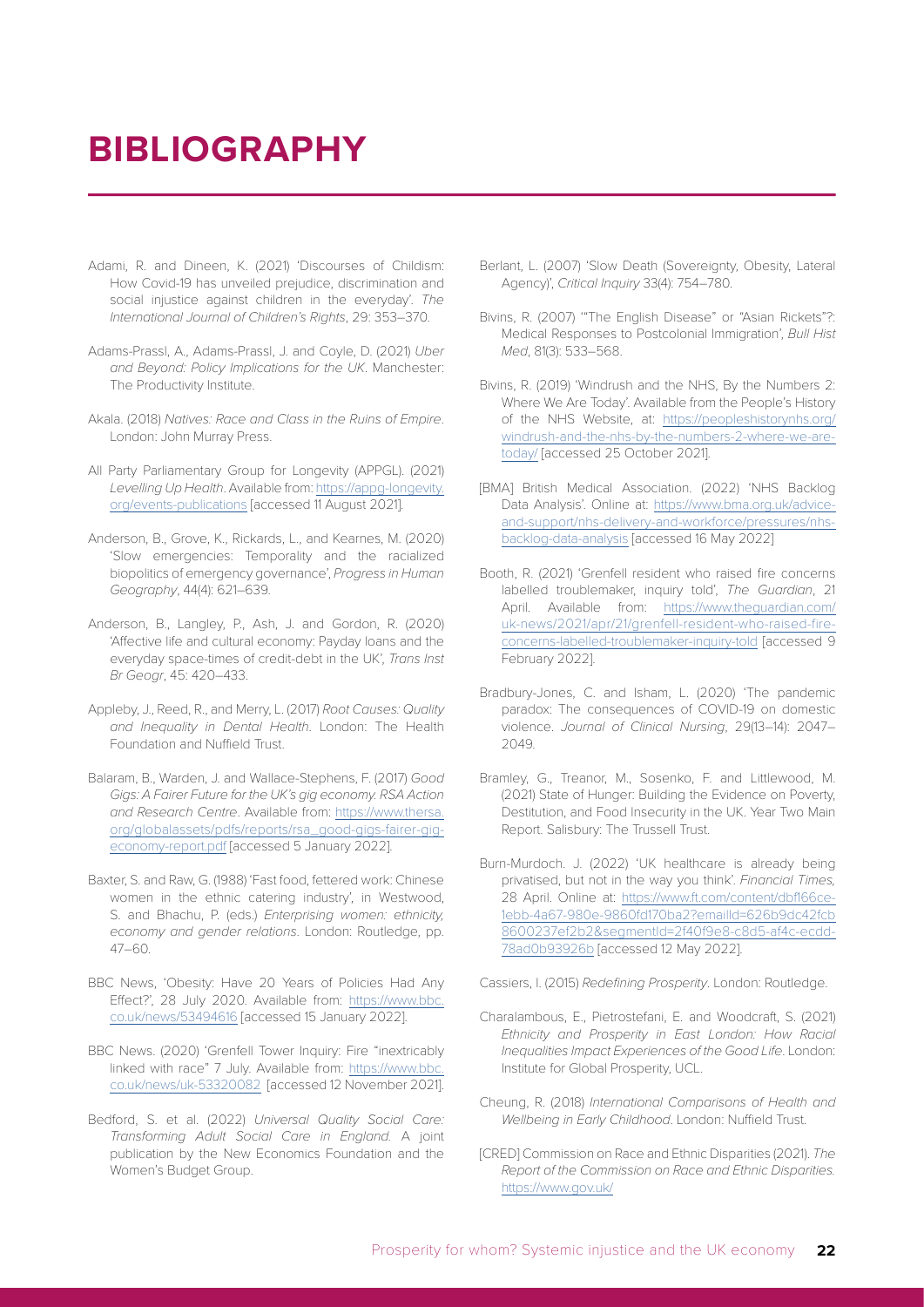- Corlett, A. and Try, L. (2022) *The Living Standards Outlook 2022*. London: Resolution Foundation.
- Coulson, H. and Milbourne, P. (2021) 'Food justice for all? Searching for the 'justice multiple' in UK food movements. *Agriculture and Human Values*, 38: 43–58
- CSLBS. (2022a) *Bibliographic entry for James Lindsay, 7th Earl of Balcarres*. Available from: [https://www.ucl.ac.uk/lbs/](https://www.ucl.ac.uk/lbs/person/view/21571) [person/view/21571](https://www.ucl.ac.uk/lbs/person/view/21571) [accessed 16 February 2022].
- CSLBS. (2022b) *Entry for Drax Hall Estate*. Available from: <https://www.ucl.ac.uk/lbs/estate/view/2333>[accessed 17 February 2022].
- Davies, T. (2019) 'Slow violence and toxic geographies: "Out of sight" to whom?', *Environment and Planning C: Politics and Space*. 0(0): 1–19.
- Department of Health and Social Security [DHSS]. (1980) *Inequalities in health: Report of a research working group.*  London: Department of Health and Social Security.
- Department of Health. (1998) *Independent inquiry into inequalities in health*. London: The Stationery Office.
- Dibb, G., Jung, C., Parkes, H., and Nanda, S. (2021). *Prosperity and Justice After the Pandemic*. London: IPPR Centre for Economic Justice.
- Dimbleby, H. (2021) National Food Strategy: Part One. [An Independent Review for Government]. Available from: [https://assets.publishing.service.gov.uk/government/](https://assets.publishing.service.gov.uk/government/uploads/system/uploads/attachment_data/file/1021) [uploads/system/uploads/attachment\\_data/file/1021313/](https://assets.publishing.service.gov.uk/government/uploads/system/uploads/attachment_data/file/1021) [national-food-strategy-part-one.pdf](https://assets.publishing.service.gov.uk/government/uploads/system/uploads/attachment_data/file/1021) [accessed 23 March 2022].
- [DLUHC] Department for Levelling Up, Housing and Communities. (2022) *Levelling Up the United Kingdom.* London: HM Government.
- Durbach, N. (2020) *Many Mouths: The Politics of Food in Britain from the Workhouse to the Welfare State*. Cambridge: Cambridge University Press.
- Eddo-Lodge, R. (2017) *Why I'm No Longer Talking to White People About Race*. London: Bloomsbury.
- El-Sahli, Z. and Upward, R. (2017) 'Off the Waterfront: The Long-Run Impact of Technological Change on Dockworkers', *British Journal of Industrial Relations*, 55(2): 225–273.
- Equality and Human Rights Commission [EHRC]. (2020) *Children's Rights in Great Britain: Submission to the UN Committee on the Rights of the Child*. London: Equality and Human Rights Commission.
- Fazil, Q. (2018) Better Health Briefing 47: *Cancer and Black and Minority Ethnic Communities*. London: Race Equality Foundation.
- Fitz Roy, A.W. (1904) *Report of the Inter-Departmental Committee on Physical Deterioration*. London: His Majesty's Stationery Office.
- Ferguson, L. et al. (2021) 'Systemic inequalities in indoor air pollution exposure in London, UK'. *Buildings and Cities*, 2(1): 425–448. DOI: https://doi.org/10.5334/bc.100
- Forster, AS. et al. (2017) 'Ethnicity-specific factors influencing childhood immunisation decisions among Black and Asian Minority Ethnic groups in the UK: a systematic review of qualitative research', *J Epidemiol Community Health,* 71(6): 544–549.
- Fowler, C. (2020) 'The colonial secrets of Britain's stately homes', *BBC History Magazine*, December Issue, pp. 44–49.
- Friends of the Earth. (2020) England's Green Space Gap. London: Friends of the Earth. Available from: *[https://policy.](https://policy.friendsoftheearth.uk/download/englands-green-space-gap-full-report) [friendsoftheearth.uk/download/englands-green-space](https://policy.friendsoftheearth.uk/download/englands-green-space-gap-full-report)[gap-full-report](https://policy.friendsoftheearth.uk/download/englands-green-space-gap-full-report)* [accessed 23 March 2022].
- [FT] Financial Times. (2022) 'Britons face 'historic shock' to their incomes, Bank of England Governor Warns', 28 March. Online at: *[https://www.ft.com/content/1b303855](https://www.ft.com/content/1b303855-cc54-4e4b-83f6-d0f3e764b6cf) [cc54-4e4b-83f6-d0f3e764b6cf](https://www.ft.com/content/1b303855-cc54-4e4b-83f6-d0f3e764b6cf)* [accessed 4 May 2022].
- Gamlin, J., Gibbon, S., and Calestani, M. (2021) 'The biopolitics of COVID-19 in the UK: racism, nationalism, and the afterlife of colonialism', in L. Manderson, N.J. Burke and A. Wahlberg (eds.) *Viral Loads: Anthropologies of Urgency in the Time of Covid-19.* London: UCL Press, pp. 108–127.
- Gao, G. and Sai, L. (2020) 'Opposing the toxic apartheid: The painted veil of the COVID-19 pandemic, race and racism'. *Feminist Frontiers*, 28(S1): 183–189.
- Gentleman, A. (2021) 'Three victims of trafficking and modern slavery to sue Biffa'. *The Guardian*, 14 January.
- Ghosh, J. (2021) 'How Asia's growth has relied on women's paid and unpaid labour'. Lecture delivered to the UCL Institute for Global Prosperity, London, 12 November.
- Godley, A. and Williams, B. (2009) 'Democratizing Luxury and the Contentious "Invention of the Technological Chicken" in Britain', *The Business History Review,* 83(2): 267–290.
- Goodley, S. (2020) 'Have working conditions improved at the Sports Direct warehouse?', *The Guardian*, 23 July.
- Goodley, S. and Ashby, J. (2015) 'A day at 'the gulag': what it's like to work at Sports Direct's warehouse', *The Guardian,*  9 December.
- Goudie, S. and McIntyre, M. (2021) *A Year of Children's Food: A Progress Review of Policy to Address Inequalities in Children's Food Access Across the Four UK Nations, 2020–2021*. London: The Food Foundation.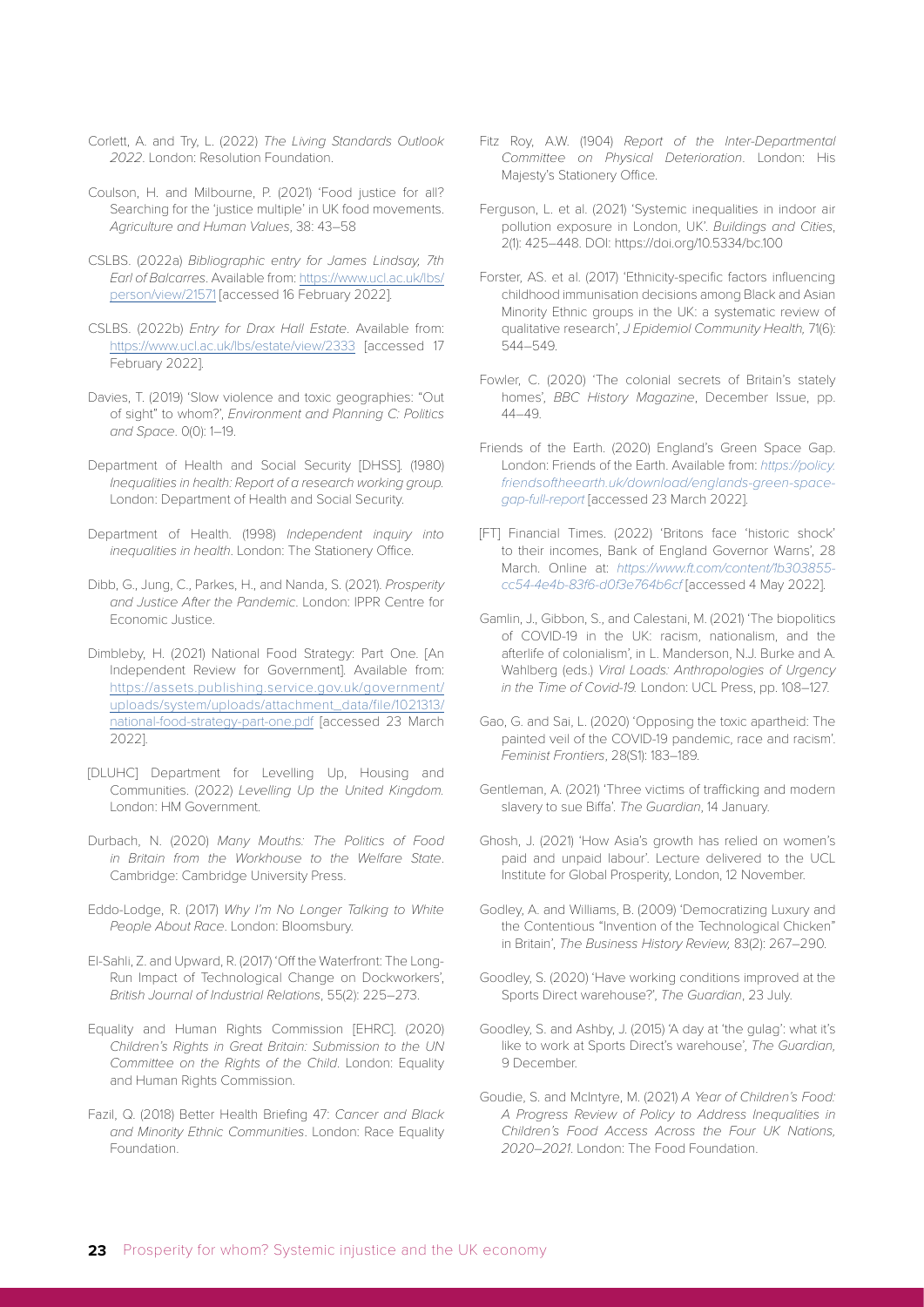- Gregson, N., Crang, M., Botticello, J., Calestani, M., and Krzywoszynska, A. (2016) 'Doing he "dirty" work of the green economy: resource recovery and migrant labour in the EU', *European Urban and Regional Studies*, 23(4): 541–555.
- Gulliver, K. (2017) 'Racial Discrimination in UK housing has a long history and deep roots.' LSE Blog Post, 12 October. Available from: *[https://blogs.lse.ac.uk/politicsandpolicy/](https://blogs.lse.ac.uk/politicsandpolicy/racial-discrimination-in-housing/) [racial-discrimination-in-housing/](https://blogs.lse.ac.uk/politicsandpolicy/racial-discrimination-in-housing/)*, accessed 11 February 2022.
- Galtung, J. (1969) 'Violence, peace and peace research'. *Journal of Peace Research*, 6(3): 167–191.
- Gutierrez-Huerter. G., Gold, S. and Trautrims, A. (2021) 'Change in Rhetoric but not in Action? Framing of the Ethical Issue of Modern Slavery in a UK Sector at High Risk of Labor Exploitation'. *Journal of Business Ethics*. *[https://doi.](https://doi.org/10.1007/s10551-021-05013-w) [org/10.1007/s10551-021-05013-w](https://doi.org/10.1007/s10551-021-05013-w)*
- Hall, H., Draper, N., McClelland, K., Donington, K., and Lang, R (eds.). (2014) *Legacies of British Slave Ownership: Colonial Slavery and the Formation of Victorian Britain*. Cambridge: Cambridge University Press.
- Halliday, J. 'Boris Johnson allowing 'wild west' of misogyny in Parliament, Tracy Brabin says', The Guardian, 29 April 2022, available at: *[https://www.theguardian.com/](https://www.theguardian.com/politics/2022/apr/29/boris-johnson-misogyny-parliament-tracy-brabin-labo) [politics/2022/apr/29/boris-johnson-misogyny-parliament](https://www.theguardian.com/politics/2022/apr/29/boris-johnson-misogyny-parliament-tracy-brabin-labo)[tracy-brabin-labour](https://www.theguardian.com/politics/2022/apr/29/boris-johnson-misogyny-parliament-tracy-brabin-labo)* [accessed 18 May 2022].
- Hardy, A. (2014) *Salmonella Infections, Networks of Knowledge, and Public Health in Britain, 1880–1975*. Oxford: Oxford University Press.
- Harris, J. (2022) 'Riven by scandal and division, the Tories have all but abandoned levelling up', The Guardian, 1 May, online at: [https://www.theguardian.com/commentisfree/2022/](https://www.theguardian.com/commentisfree/2022/may/01/scandal-division-tories-levelling-up-boris-joh) [may/01/scandal-division-tories-levelling-up-boris-johnson](https://www.theguardian.com/commentisfree/2022/may/01/scandal-division-tories-levelling-up-boris-joh)[labour](https://www.theguardian.com/commentisfree/2022/may/01/scandal-division-tories-levelling-up-boris-joh) [accessed 11 May 2022].
- Hickel, J. (2020) *Less is More: How Degrowth will Save the World.* Heinemann: London.
- HM Government. (2020) *The Ten Point Plan for a Green Industrial Revolution: Building Back Better, Supporting Green Jobs, and Accelerating our Path to Net Zero.*  London: HM Government.
- Holmes, J. and Jeffries, D. (2021) 'Tackling the elective backlog – exploring the relationship between deprivation and waiting times'. The King's Fund [Blog Post]. Online at: *[https://www.kingsfund.org.uk/blog/2021/09/elective](https://www.kingsfund.org.uk/blog/2021/09/elective-backlog-deprivation-waiting-times)[backlog-deprivation-waiting-times](https://www.kingsfund.org.uk/blog/2021/09/elective-backlog-deprivation-waiting-times)* [accessed 16 May 2022].
- Hooijer, G., and King, D. (2021) 'The Racialized Pandemic: Wave One of COVID-19 and the Reproduction of Global North Inequalities', *Perspectives on Politics*, 1–21. DOI: 10.1017/S153759272100195X.
- HouseHistree. (n.d.). Entry for Drax Hall, St George, Barbados. Available from: *[https://househistree.com/houses/drax-hall](https://househistree.com/houses/drax-hall )*  [accessed 17 February 2022].
- Jackson, S.E., Llewellyn, C.H., and Smith, L. (2020) 'The obesity epidemic – Nature via nurture: A narrative review of high-income countries.' *SAGE Open Medicine* 8: 1–11.
- Jackson, T. (2017) *Prosperity Without Growth: Foundations for the Economy of Tomorrow.* London: Routledge.
- Johnson, H. (2022) *Enough: The Violence Against Women and How to End It*. London: HarperCollins.
- Kelbert, A.W. (2022) 'It Shouldn't Happen Here: Colonial and racial discourses of deservingness in UK antipoverty campaign'. *Critical Social Policy*. DOI: 10.1177/02610183221075960
- Khan, Omar. (2020) *The Colour of Money: How Racial Inequalities Obstruct a Fair and Resilient Economy.*  London: Runnymede.
- Kidney Research UK. (2021) 'Kidney disease in people from minority ethnic groups' [Web Page]. Available from: *[https://](https://www.kidneyresearchuk.org/kidney-health-information/about-kidney-disease/am-i-at-risk/kidney-) [www.kidneyresearchuk.org/kidney-health-information/](https://www.kidneyresearchuk.org/kidney-health-information/about-kidney-disease/am-i-at-risk/kidney-) [about-kidney-disease/am-i-at-risk/kidney-disease-in](https://www.kidneyresearchuk.org/kidney-health-information/about-kidney-disease/am-i-at-risk/kidney-)[minority-ethnic-groups](https://www.kidneyresearchuk.org/kidney-health-information/about-kidney-disease/am-i-at-risk/kidney-)*/ [accessed 14 December 2021].
- Lambie-Mumford, H. (2017) *Hungry Britain: The Rise of Food Charity*. London: Policy Press.
- Lang, T. (2020) *Feeding Britain: Our Food Problems and How to Fix Them*. London: Penguin.
- Langley, P. Anderson, B., Ash, J. and Gordon, R. (2019) 'Indebted life and money culture: payday lending in the United Kingdom', *Economy and Society*, 48(1): 30–51.
- Lartey, J. and Laughland, O. (2019a) 'Almost every household has someone that has died from cancer'. *The Guardian*, 6 May.
- Lashmar, P. and Smith, J. (2020a) 'He's the MP with the Downton Abbey lifestyle. But the shadow of slavery hangs over the gilded life of Richard Drax'. *The Observer*, 12 December.
- Lashmar, P. and Smith, J. (2020b) 'Wealthy MP urged to pay up for his family's slave trade past', *The Observer,* 12 December.
- Laughland, O. and Lartey, J. (2019b) 'First slavery, then a chemical plant and cancer deaths: one town's brutal history'. *The Guardian*, 6 May.
- Laville, S. (2020) 'Air pollution a cause in girl's death, coroner rules in landmark case', *The Guardian*, 16 December.
- [LION] Land in Our Names. (2022) *[https://landinournames.](https://landinournames.community/) [community/](https://landinournames.community/)* [accessed 17 February 2022].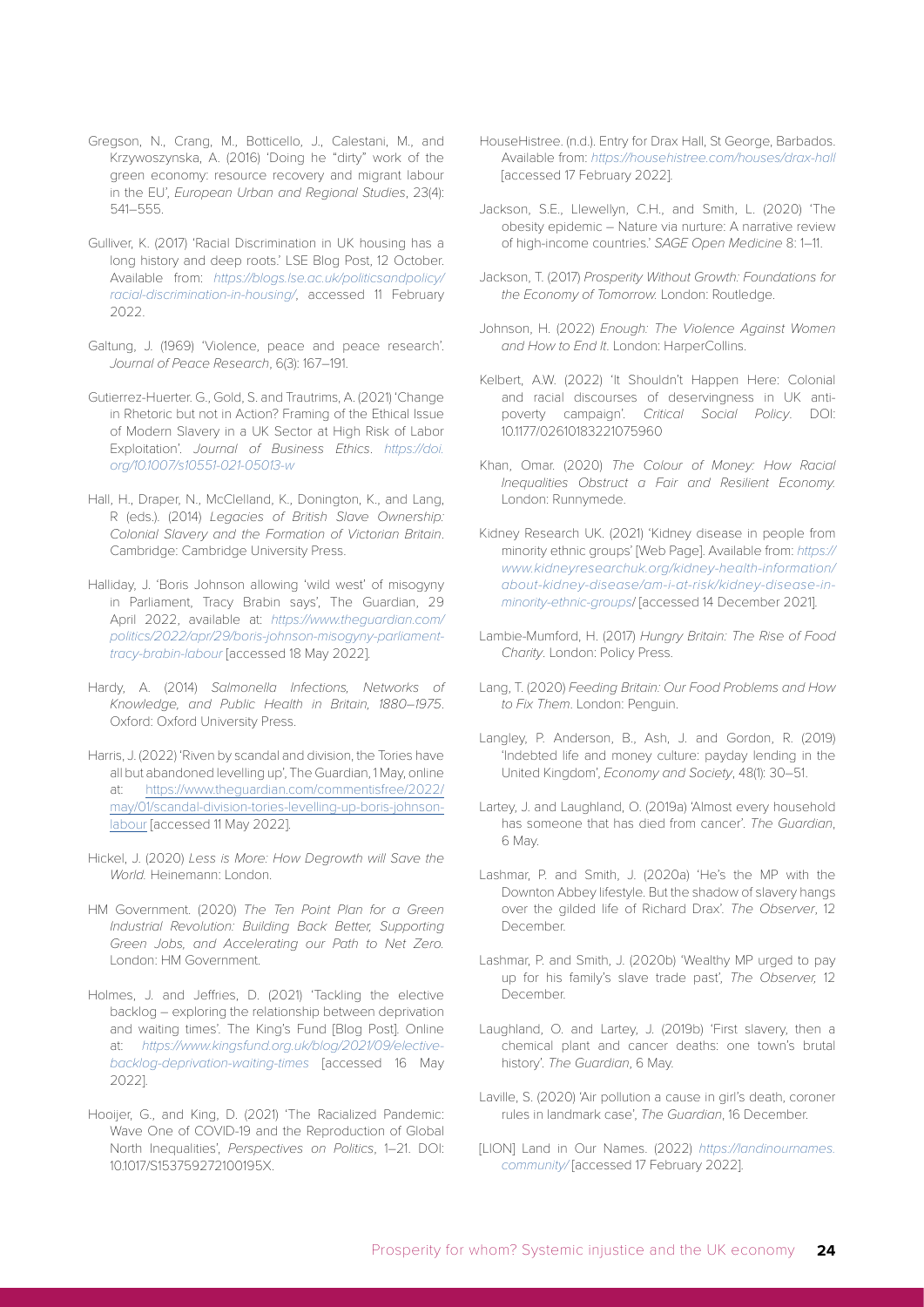- Lock, H. (2022) 'The UK's "Anti-Refugee Bill": What Everyone Should Know', *Global Citizen*, 7 Feb 2022, online at: [https://www.globalcitizen.org/en/content/](https://www.globalcitizen.org/en/content/nationality-borders-bill-refugees-explainer/?utm_source=Ite) [nationality-borders-bill-refugees-explainer/?utm\\_](https://www.globalcitizen.org/en/content/nationality-borders-bill-refugees-explainer/?utm_source=Ite) [source=Iterable&utm\\_medium=email&utm\\_](https://www.globalcitizen.org/en/content/nationality-borders-bill-refugees-explainer/?utm_source=Ite) [campaign=row\\_automatedcontentdigest\\_2022-04-29](https://www.globalcitizen.org/en/content/nationality-borders-bill-refugees-explainer/?utm_source=Ite) [accessed 7 May 2022].
- Marmot, M., Allen, J., Goldblatt, P., Herd, E. and Morrison, J. (2020) *Build Back Fairer: The Covid-19 Marmot Review. The Pandemic, Socioeconomic and Health Inequalities in England*. London: Institute of Health Equity.
- [MAC] Migration Advisory Committee. (2014) Migrants in lowskilled work: *The Growth of EU and non-EU labour in lowskilled jobs and its impact on the UK*. London: Migration Advisory Committee.
- Maughan, C. and Ferrando, T. (2019) 'Land as a Commons: Examples from the UK and Italy', in Vivero-Pol, J.L., Ferrando, De Schutter, O. and Mattei, U. (eds.) R*outledge Handbook of Food as a Commons*. Oxon: Routledge, pp. 329–341.
- MBRRACE-UK (Mothers and Babies: Reducing Risk through Audits and Confidential Enquiries across the UK). (2021) *Saving Lives, Improving Mothers' Care: Lay Summary 2021*. Available from: [https://www.npeu.ox.ac.uk/mbrrace](https://www.npeu.ox.ac.uk/mbrrace-uk/reports)[uk/reports](https://www.npeu.ox.ac.uk/mbrrace-uk/reports) [accessed 14 December 2021]
- McCartney, G., Popham, F., McMaster, R. and Cumbers, A. (2019) 'Defining health and health inequalities', *Public Health*, 172: 22–30.
- McIvor, A. and Johnston, R. (2004a) 'Oral History, Subjectivity, and Environmental Reality: Occupational Health Histories in Twentieth-Century Scotland', *Orisis,* 19: 234–49.
- McIvor, A. and Johnston, R. (2004b) 'Dangerous work, hard men and broken bodies: Masculinity in the Clydeside heavy industries.' *Labour History Review*, 69(2): 135–52.
- Meghji, A. and Niang, S.M. (2021) 'Between Post-Racial Ideology and Provincial Universalisms: Critical Race Theory, Decolonial Thought, and Covid-19 in Britain', *Sociology*, 56(1): 131–147.
- [MHCLG] Ministry of Housing, Communities and Local Government. (2020) 'Ethnicity Facts and Figures: People Living in Deprived Neighbourhoods, England' (updated 30 September 2020). Available from: [https://](https://www.ethnicity-facts-figures.service.gov.uk/uk-population-by-ethnicity/demographics/people-li) [www.ethnicity-facts-figures.service.gov.uk/uk-population](https://www.ethnicity-facts-figures.service.gov.uk/uk-population-by-ethnicity/demographics/people-li)[by-ethnicity/demographics/people-living-in-deprived](https://www.ethnicity-facts-figures.service.gov.uk/uk-population-by-ethnicity/demographics/people-li)[neighbourhoods/latest#overall-most-deprived-10-of](https://www.ethnicity-facts-figures.service.gov.uk/uk-population-by-ethnicity/demographics/people-li)[neighbourhoods-by-ethnicity](https://www.ethnicity-facts-figures.service.gov.uk/uk-population-by-ethnicity/demographics/people-li) [accessed 6 December 2021].
- [MHCLG] Ministry of Housing, Communities and Local Government. (2019) *English Housing Survey, 2017– 2018: Households*. Available from: *[https://www.gov.](https://www.gov.uk/government/collections/english-housing-survey ) [uk/government/collections/english-housing-survey](https://www.gov.uk/government/collections/english-housing-survey )*  [accessed 6 December 2021].
- Middleton, J., Reintjes, R. and Lopes, H. (2020) 'Meat plants—a new front line in the covid-19 pandemic', *BMJ*  2020;370:m2716
- Millward, G. (2021) 'Vaccine hesitancy and 'BAME' populations', History and Policy, 16 March. Available from: [https://www.](https://www.historyandpolicy.org/policy-papers/papers/vaccine-hesitancy-and-bame-populations) [historyandpolicy.org/policy-papers/papers/vaccine](https://www.historyandpolicy.org/policy-papers/papers/vaccine-hesitancy-and-bame-populations)[hesitancy-and-bame-populations](https://www.historyandpolicy.org/policy-papers/papers/vaccine-hesitancy-and-bame-populations) [accessed 25 October 2021].
- Milner, A., Baker, E., Jeraj, S. and Butt, J. (2020) 'Race-ethnic and gender differences in representation within the English National Health Service: a quantitative analysis', *BMJ Open,* 10: 1–6.
- Montenegro de Wit, M. (2021) 'What grows from a pandemic? Toward an abolitionist agroecology', *The Journal of Peasant Studies*, 41(1): 99–136.
- Moore, H. (2015) 'Global Prosperity and Sustainable Development Goals', *Journal of International Development*, 27: 801–815.
- Moore, H. and Collins, H. (2020) 'Prosperity and the New Normal: Social Distancing and the Exit from Lockdown', *Journal of Behavioural Economics for Policy*, 4 (CovidSp2): 35–44.
- Moore, H. and Moreno, J. (2022) 'Tilting relationalities: Exploring the world through possible futures of agriculture'. *The Sociological Review*, 70(2): 313–329.
- Newman, J. (2021) 'The Ambiguous Ideology of Levelling Up', *The Political Quarterly*, 92(2): 312–320. DOI:10.1111/1467- 923x.13010.
- NHS Digital. (2019) *Health Survey for England 2018:*  Overweight and obesity in adults and children. London: Health and Social Care Information Centre.
- NHS Digital. (2021) 'Ethnicity Facts and Figures: NHS Workforce'. *Gov.UK*, 26 January. Available from: [https://](https://www.ethnicity-facts-figures.service.gov.uk/workforce-and-business/workforce-diversity/nhs-wo) [www.ethnicity-facts-figures.service.gov.uk/workforce-and](https://www.ethnicity-facts-figures.service.gov.uk/workforce-and-business/workforce-diversity/nhs-wo)[business/workforce-diversity/nhs-workforce/latest#by](https://www.ethnicity-facts-figures.service.gov.uk/workforce-and-business/workforce-diversity/nhs-wo)[ethnicity-and-type-of-role](https://www.ethnicity-facts-figures.service.gov.uk/workforce-and-business/workforce-diversity/nhs-wo) [accessed 17 December 2021].
- NHS England and NHS Improvement South East. (2021) *Vaccination: race and religion/ belief*. Available from: [https://www.england.nhs.uk/south-east/wp-content/](https://www.england.nhs.uk/south-east/wp-content/uploads/sites/45/2021/05/Vaccination-and-race-relig) [uploads/sites/45/2021/05/Vaccination-and-race-religion](https://www.england.nhs.uk/south-east/wp-content/uploads/sites/45/2021/05/Vaccination-and-race-relig)[and-belief-A4.pdf](https://www.england.nhs.uk/south-east/wp-content/uploads/sites/45/2021/05/Vaccination-and-race-relig) [accessed 14 December 2021].
- Nixon, R. (2011) 'Slow Violence and the Environmentalism of the Poor'. BYU Kennedy Center Lecture, Brigham Young University, 12 January. Available from: [https://www.youtube.](https://www.youtube.com/watch?v=BtNfhF6Rg_k) [com/watch?v=BtNfhF6Rg\\_k](https://www.youtube.com/watch?v=BtNfhF6Rg_k) [accessed 8 November 2021].
- Njaka, C.L. (2022) 'A Dialectic of Race Discourses: The Presence/ Absence of Mixed Race at the State, Institution and Civil Society and Voluntary Community Sector Levels in the United Kingdom'. Soc. Sci. 11(86) 6. *[https://doi.](https://doi.org/10.3390/socsci11020086) [org/10.3390/socsci11020086](https://doi.org/10.3390/socsci11020086)*.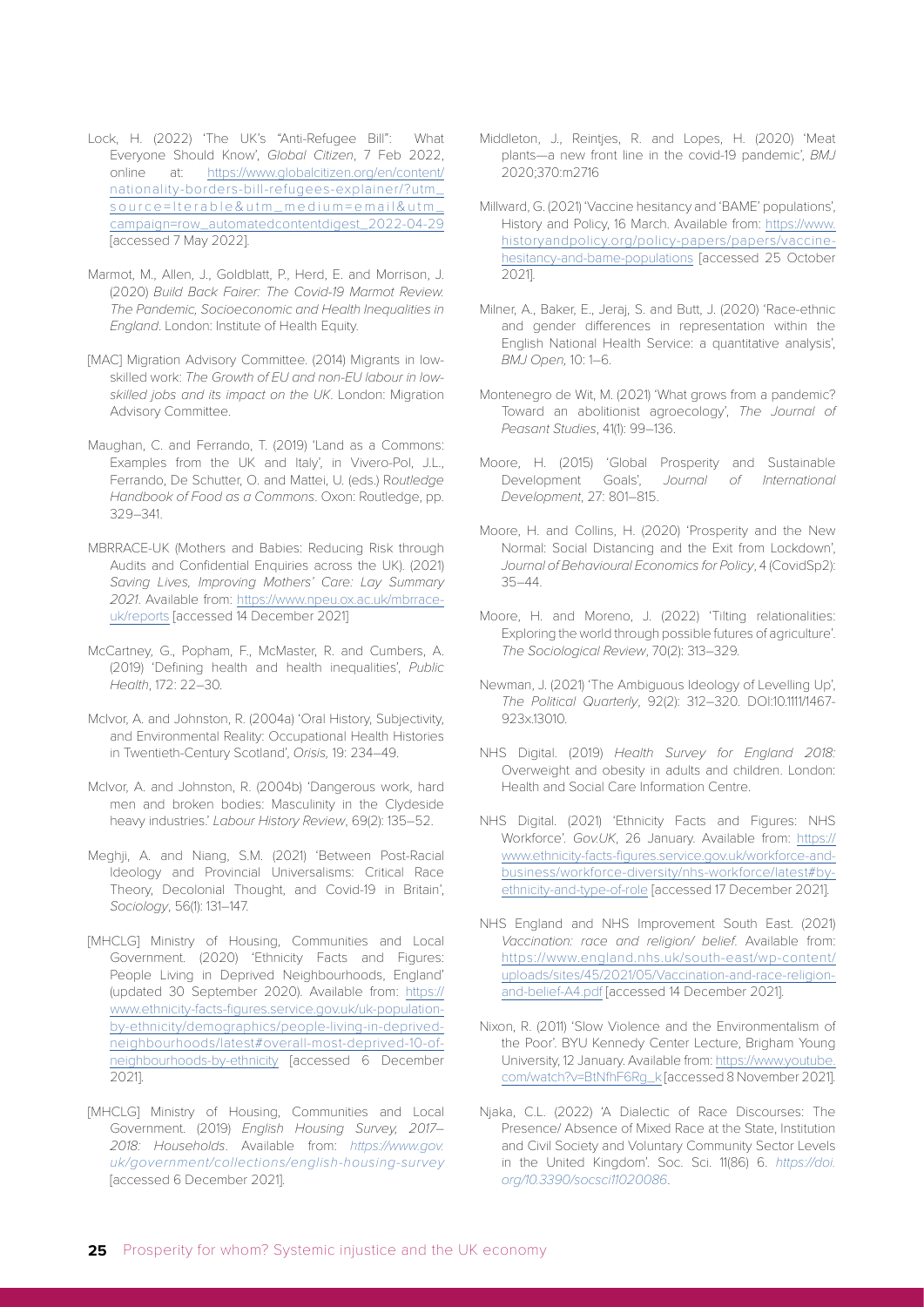- Office for National Statistics (ONS). (2021) *Updating ethnic contrasts in deaths involving the Coronavirus (COVID-19), England: 24 January 2020 to 31 March 2021*. London: Office for National Statistics.
- Otele, O., Gandolfo, L. and Galai, Y. (2021) 'Afterword: Mourning, Memorialising, and Absence in the Covid-19 Era'. In Luisa Gandolfo, Olivette Otele and Yoav Galai (eds.), *Post-Conflict Memorialization: Missing Memorials, Absent Bodies.* London: Palgrave Macmillan, pp. 241-252.
- Otter, C. (2012) 'The British Nutrition Transition and its Histories', *History Compass*, 10(11): 812–825.
- Oxfam. (2020) 'Wealthiest Brits have a carbon footprint 11 times that of someone in the poorest half of society' [Press Release, 8 December]. Oxford: Oxfam. Available from: [https://www.oxfam.org.uk/about-us/contact-us/supporter](https://www.oxfam.org.uk/about-us/contact-us/supporter-relations/)[relations/](https://www.oxfam.org.uk/about-us/contact-us/supporter-relations/) [accessed 15 February 2022].
- Parker, S. (2021) *It Takes a Village: How to Make All Childhoods Matter.* London: Little Village.
- Pilling, D. (2022) 'Antibiotic resistance in Africa: 'a pandemic that is already here', *Financial Times*, 7 March, online at: *[https://www.ft.com/content/95f150df-5ce6-43cf-aa8d-](https://www.ft.com/content/95f150df-5ce6-43cf-aa8d-01ac3bdcf0ef)[01ac3bdcf0ef](https://www.ft.com/content/95f150df-5ce6-43cf-aa8d-01ac3bdcf0ef)* [accessed 16 May 2022].
- Pósch, K., Scott, S., Cockbain, E. and Bradford, B. (2020) *Scale and Nature of Precarious Work in the UK.* London: LSE, University of Gloucestershire, UCL.
- Public Health Scotland (2021) *What are health inequalities?*  Available from: [http://www.healthscotland.scot/health](http://www.healthscotland.scot/health-inequalities/what-are-health-inequalities)[inequalities/what-are-health-inequalities](http://www.healthscotland.scot/health-inequalities/what-are-health-inequalities) [accessed 13 December 2021].
- Rai, S.M., Brown, B.D., and Ruwanpura, K.N. (2019) 'SDG 8: Decent work and economic growth – A gendered analysis'. *World Development,* 113: 368–380.
- Raworth, K. (2017) Doughnut Economics: *Seven Ways to Think Like a 21st-Century Economist*. Vermont, VT: Chelsea Green.
- Richmond Bishop, I. and Bailey, S. 'Food insecurity reveals baked-in institutional racism'. Sustain [Blog Post], 11 June 2021. Online at: [https://www.sustainweb.org/blogs/jun21](https://www.sustainweb.org/blogs/jun21-food-insecurity-reveals-baked-in-institutional-racism/ ) [food-insecurity-reveals-baked-in-institutional-racism/](https://www.sustainweb.org/blogs/jun21-food-insecurity-reveals-baked-in-institutional-racism/ ) [accessed 12 April 2022].
- Rogaly, K., Elliott, J. and Baxter, D. (2021) *What Causes Structural Racism in Housing?* [Briefing]. York: Joseph Rowntree Foundation.
- Saad, L.F. (2020). *Me and White Supremacy: Combat Racism, Change the World, and Become a Good Ancestor.*  London: Quercus.
- Sanderson Bellamy, A., Furness, E., Nicol, P., Pitt, H., and Taherzadeh, A. (2021) 'Shaping more resilient and just food systems: Lessons from the COVID-19 Pandemic'. *Ambio*, 50:782–793.
- Shafik, M. (2021) *What We Owe Each Other: A New Social Contract*. London: Penguin.
- Shrubsole, Guy. (2019) *Who Owns England? How We Lost Our Green and Pleasant Land, and How to Take it Back.*  Glasgow: William Collins.
- Simpson, J.M. (2014) 'Diagnosing a flight from care: medical migration and 'dirty work' in the NHS', *History and Policy,* 8 December. Available from: [https://www.historyandpolicy.](https://www.historyandpolicy.org/policy-papers/papers/diagnosing-a-flight-from-care-medical-migratio) [org/policy-papers/papers/diagnosing-a-flight-from-care](https://www.historyandpolicy.org/policy-papers/papers/diagnosing-a-flight-from-care-medical-migratio)[medical-migration-and-dirty-work-in-the-nhs](https://www.historyandpolicy.org/policy-papers/papers/diagnosing-a-flight-from-care-medical-migratio) [accessed 21 October 2021].
- Snow, S. and Jones, E. (2011) 'Immigration and the National Health Service: Putting History to the Forefront', *History and Policy*, 8 March. Available from: [https://www.](https://www.historyandpolicy.org/policy-papers/papers/immigration-and-the-national-health-service-pu) [historyandpolicy.org/policy-papers/papers/immigration](https://www.historyandpolicy.org/policy-papers/papers/immigration-and-the-national-health-service-pu)[and-the-national-health-service-putting-history-to-the](https://www.historyandpolicy.org/policy-papers/papers/immigration-and-the-national-health-service-pu)[forefron](https://www.historyandpolicy.org/policy-papers/papers/immigration-and-the-national-health-service-pu) [accessed 21 October 2021].
- Snowdon, K., Sherriff, L. Bowden, G. and Rajan, N. (2017) 'Grenfell Tower Fire Lays Bare The 'Tale of Two Kensingtons' – A Borough of Extreme Rich and Poor'. *Huffpost*, 15 June. Online at: [https://www.huffingtonpost.](https://www.huffingtonpost.co.uk/entry/grenfell-tower-tale-two-kensingtons-borough-extreme-rich-poor) [co.uk/entry/grenfell-tower-tale-two-kensingtons-borough](https://www.huffingtonpost.co.uk/entry/grenfell-tower-tale-two-kensingtons-borough-extreme-rich-poor)[extreme-rich-poor\\_uk\\_594269e9e4b003d5948d5116](https://www.huffingtonpost.co.uk/entry/grenfell-tower-tale-two-kensingtons-borough-extreme-rich-poor) [accessed 31 May 2022].
- Soper, K. (2020) *Post-Growth Living: For an Alternative Hedonism*. London: Verso.
- Spary, S. and Silver, L. (2016) 'The Real Cost of Asos's Fast Fashion', *BuzzFeed News*, 29 Sept. Available from: [https://](https://www.buzzfeed.com/saraspary/these-asos-workers-are-paying-the-true-price-of-your-order) [www.buzzfeed.com/saraspary/these-asos-workers](https://www.buzzfeed.com/saraspary/these-asos-workers-are-paying-the-true-price-of-your-order)[are-paying-the-true-price-of-your-order](https://www.buzzfeed.com/saraspary/these-asos-workers-are-paying-the-true-price-of-your-order) [accessed 21 November 2021].
- Taylor, M., Marsh, G., Nicol, D. and Broadbent, P. (2017) *Good Work: The Taylor Review of Modern Working Practices.* London: Department for Business, Energy & Industrial Strategy.
- [TIDES]. (2022) Tackling Inequalities and Discrimination Experiences in Health Services (TIDES) Study Website, online at: <https://tidesstudy.com/>[accessed 10 May 2022].
- Tomaney, J. and Pike, A. (2020) 'Levelling Up?', *The Political Quarterly*, 91(1): 43–48.
- [TUC] Trades Union Congress. (2016) Insecure Work and Ethnicity. Available from: [https://www.tuc.org.uk/sites/](https://www.tuc.org.uk/sites/default/files/Insecure%20work%20and%20ethnicity_0.pdf) [default/files/Insecure%20work%20and%20ethnicity\\_0.](https://www.tuc.org.uk/sites/default/files/Insecure%20work%20and%20ethnicity_0.pdf) [pdf](https://www.tuc.org.uk/sites/default/files/Insecure%20work%20and%20ethnicity_0.pdf) [accessed 25 October 2021].
- [TUC] Trades Union Congress. (2016) *Insecure Work and Ethnicity*. Available from: *[https://www.tuc.org.uk/sites/](https://www.tuc.org.uk/sites/default/files/Insecure%20work%20and%20ethnicity_0.pdf) [default/files/Insecure%20work%20and%20ethnicity\\_0.](https://www.tuc.org.uk/sites/default/files/Insecure%20work%20and%20ethnicity_0.pdf) [pdf](https://www.tuc.org.uk/sites/default/files/Insecure%20work%20and%20ethnicity_0.pdf)* [accessed 25 October 2021].
- UNICEF UK. (2018) *A Breath of Toxic Air: UK Children in Danger*. London: UNICEF.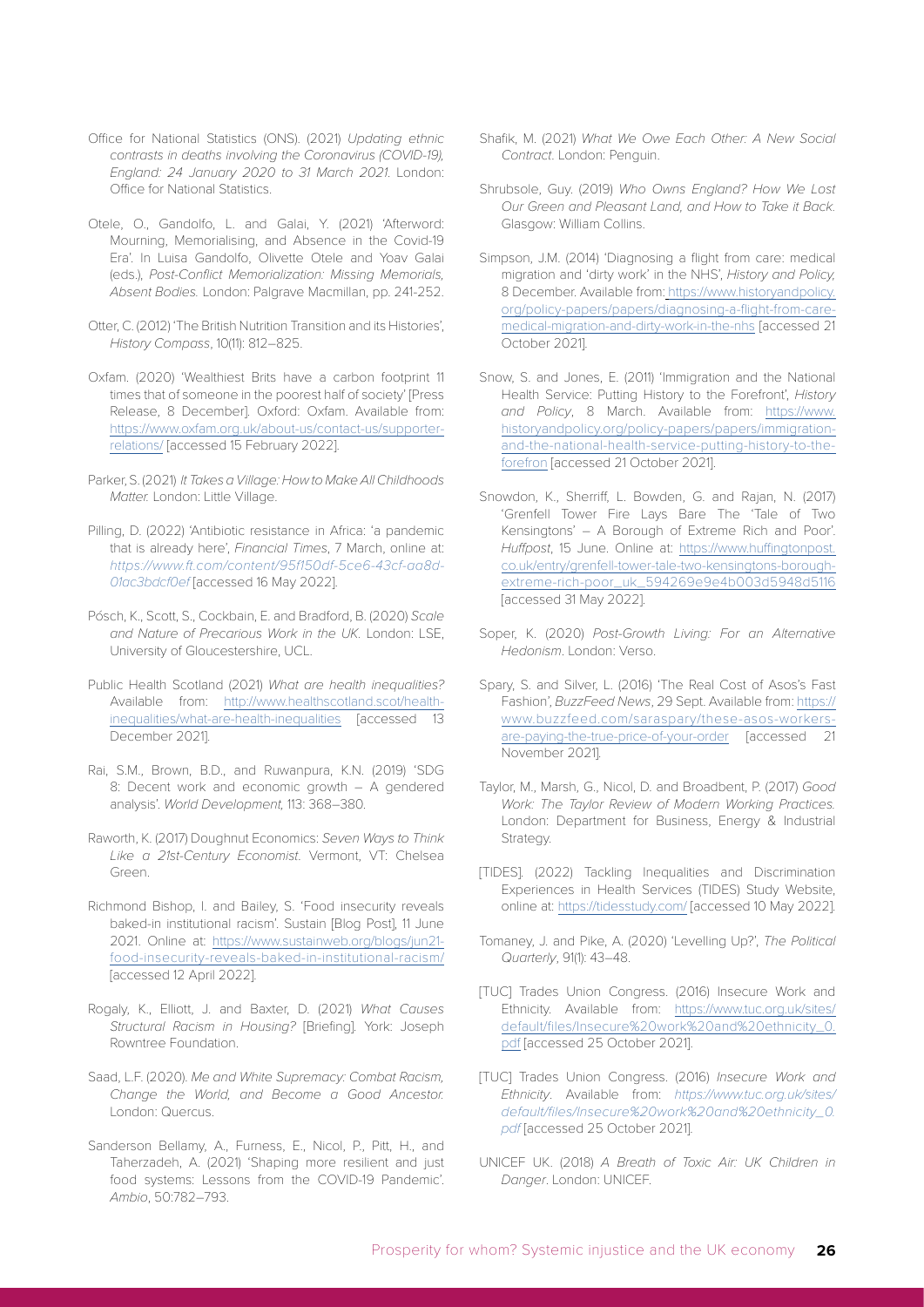- UN Women. (2021) *Beyond Covid-19: A Feminist Plan for Sustainability and Social Justice. Research and Data Section, UN Women*. Available at: [https://www.unwomen.](https://www.unwomen.org/sites/default/files/Headquarters/Attachments/Sections/Library/Publications/2) [org/sites/default/files/Headquarters/Attachments/](https://www.unwomen.org/sites/default/files/Headquarters/Attachments/Sections/Library/Publications/2) [Sections/Library/Publications/2021/Feminist-plan](https://www.unwomen.org/sites/default/files/Headquarters/Attachments/Sections/Library/Publications/2)[for-sustainability-and-social-justice-en.pdf](https://www.unwomen.org/sites/default/files/Headquarters/Attachments/Sections/Library/Publications/2) [accessed 8 December 2021]
- Vernon, J. (2021) 'Heathrow and the Making of Neoliberal Britain', *Past & Present*, 252(1): 213–247.
- Walker, J. et al. (2021) 'Social determinants of pertussis and influenza vaccine uptake in pregnancy: a national cohort study in England using electronic health records', *BMJ Open*, 11(6): e046545.
- Watson, S. and Clarke, R. (2017) *Every Child's Right to Breathe. London: A Case Study. London*: FIA Foundation.
- Whiteside, N. (2017) 'Flexible employment and casual labour: a historical perspective on labour market policy', History and Policy, 27 June. Available from: [https://www.](https://www.historyandpolicy.org/policy-papers/papers/flexible-employment-and-casual-labour-a-histor) [historyandpolicy.org/policy-papers/papers/flexible](https://www.historyandpolicy.org/policy-papers/papers/flexible-employment-and-casual-labour-a-histor)[employment-and-casual-labour-a-historical-perspective](https://www.historyandpolicy.org/policy-papers/papers/flexible-employment-and-casual-labour-a-histor)[on-labour-ma](https://www.historyandpolicy.org/policy-papers/papers/flexible-employment-and-casual-labour-a-histor) [accessed 25 October 2021].
- Wilshaw, R. (2018) *UK Supermarket Supply Chains: Ending the Human Suffering Behind our Food*. Oxford: Oxfam.
- Williamson, E., A. J. Walker, K. J. Bhaskaran, S. Bacon, C. Bates, C. E. Morton, H. J. Curtis, A. Mehrkar, et al. 2020. 'Factors associated with COVID-19-related hospital death in the linked electronic health records of 17 million adult NHS patients'. medRxiv. Cold Spring Harbor Laboratory Press. [https://doi.org/10.1101/2020.05.06.20092999](https://doi.org/10.1101/2020.05.06.20092999 )
- Willoughby, R. and Gore, T. (2018) Ripe for Change: *Ending Human Suffering in Supermarket Supply Chains*. Nairobi: Oxfam International.
- Wilson, J. and Chu, E. (2020) 'The embodied politics of climate change: analysing the gendered division of environmental labour in the UK', *Environmental Politics*, 29(6): 1085–1104.
- Wood, J. and Fevre, E. (2021) 'Reducing zoonotic risks: implications for policy and planning' [Online Discussion]. 16 December. Joint event hosted by the Institute for Global Prosperity (IGP) and The Bartlett Development Planning Unit (DPU), University College London.
- Woodhead, C., Onwumere, J., Rhead, R., Bora-White, M., et al. (2021) 'Race, ethnicity and COVID-19 vaccination: a qualitative study of UK healthcare staff', *Ethnicity and Health*, DOI: 10.1080/13557858.2021.1936464.
- Woods, D. (2019) 'Invisible women: Hunger, Poverty, Racism and Gender in the UK', *Right to Food and Nutrition Watch*, pp. 26–32. Available at: [https://www.righttofoodandnutrition.](https://www.righttofoodandnutrition.org/invisible-women-hunger-poverty-racism-and-gender-uk) [org/invisible-women-hunger-poverty-racism-and-gender](https://www.righttofoodandnutrition.org/invisible-women-hunger-poverty-racism-and-gender-uk)[uk](https://www.righttofoodandnutrition.org/invisible-women-hunger-poverty-racism-and-gender-uk) [accessed 12 April 2022]

The truth about modern slavery with Emily Kenway', Institute for Public Policy Research Webinar, 23 February 2021, online at: [https://www.youtube.com/](https://www.youtube.com/watch?v=RjBppsSWrPY) [watch?v=RjBppsSWrPY,](https://www.youtube.com/watch?v=RjBppsSWrPY) accessed 5 May 2022.



#### **Acknowledgment**

This publication has received funding from the European Union's Horizon 2020 research and innovation programme under the Marie Skłodowska-Curie grant agreement n°734855. The IGP acknowledges the generous support of TRANS-MAKING: a 4-year Marie Curie project that brings together a global network of 30 partners from academia and the arts to design initiatives that will democratize society through culture.